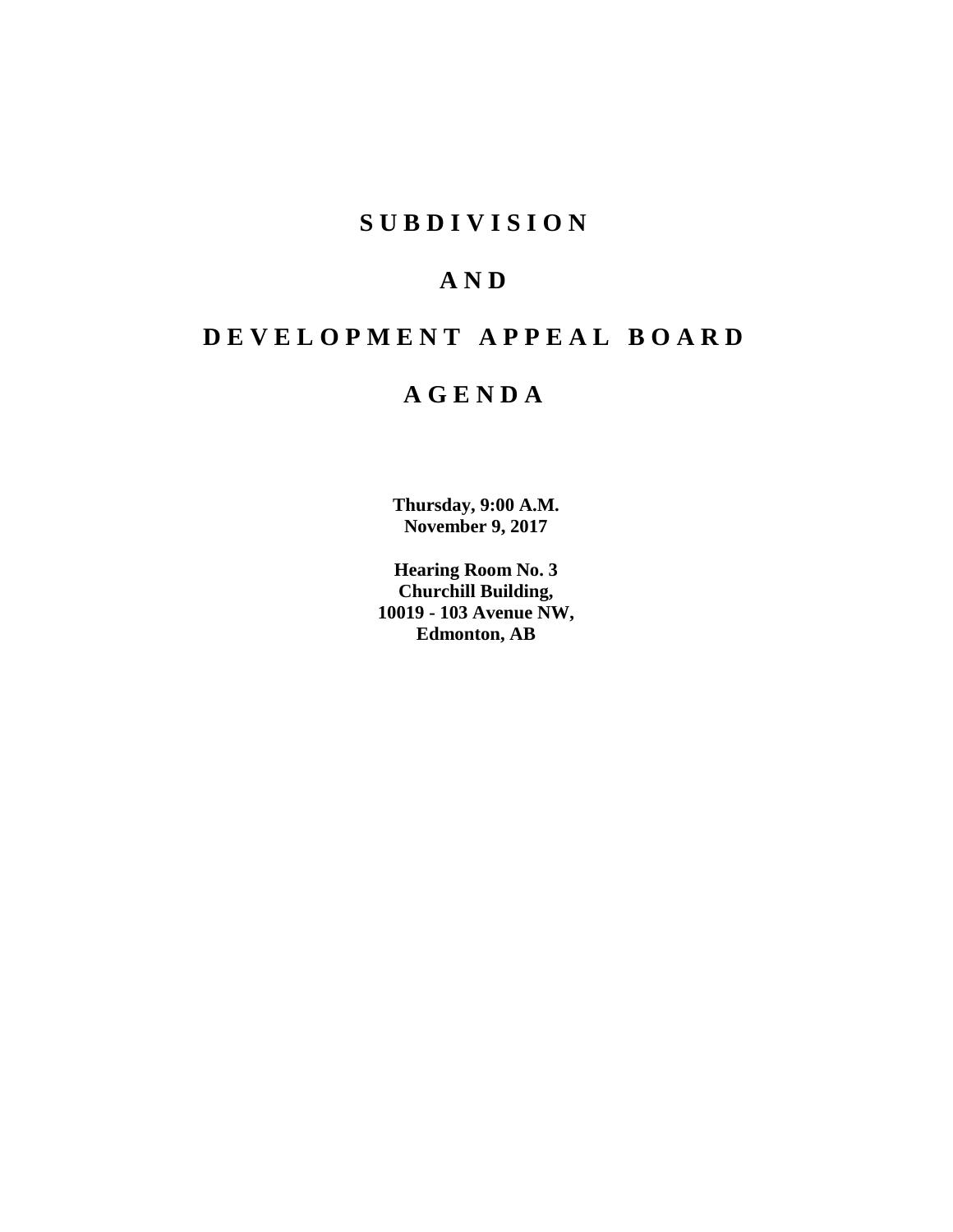## **SUBDIVISION AND DEVELOPMENT APPEAL BOARD HEARING ROOM NO. 3**

| I            | 9:00 A.M.    | SDAB-D-17-213 | Construct an Accessory building (detached<br>Garage, 18.29m x 12.19m)                                                                      |  |
|--------------|--------------|---------------|--------------------------------------------------------------------------------------------------------------------------------------------|--|
|              |              |               | 21003 - 97 Avenue NW<br>Project No.: 261678550-001                                                                                         |  |
|              |              |               |                                                                                                                                            |  |
| $\mathbf{H}$ | 10:00 A.M.   | SDAB-D-17-214 | Demolish existing Freestanding Off-premise<br>Sign & install a Minor Digital Off-premises<br>Freestanding Sign (6.1 m x 3 m - facing east) |  |
|              |              |               | 8632 - Yellowhead Trail NW<br>Project No.: 225942496-002                                                                                   |  |
|              |              |               |                                                                                                                                            |  |
| Ш            | $1:00$ P.M.  | SDAB-D-17-215 | Construct an Accessory building (shed, 3.00m x<br>3.10m), existing without permits                                                         |  |
|              |              |               | 15031 - 69 Street NW<br>Project No.: 255537408-001                                                                                         |  |
|              | <b>NOTE:</b> |               | Unless otherwise stated, all references to "section numbers" refer to<br>the authority under the Edmonton Zoning Bylaw 12800.              |  |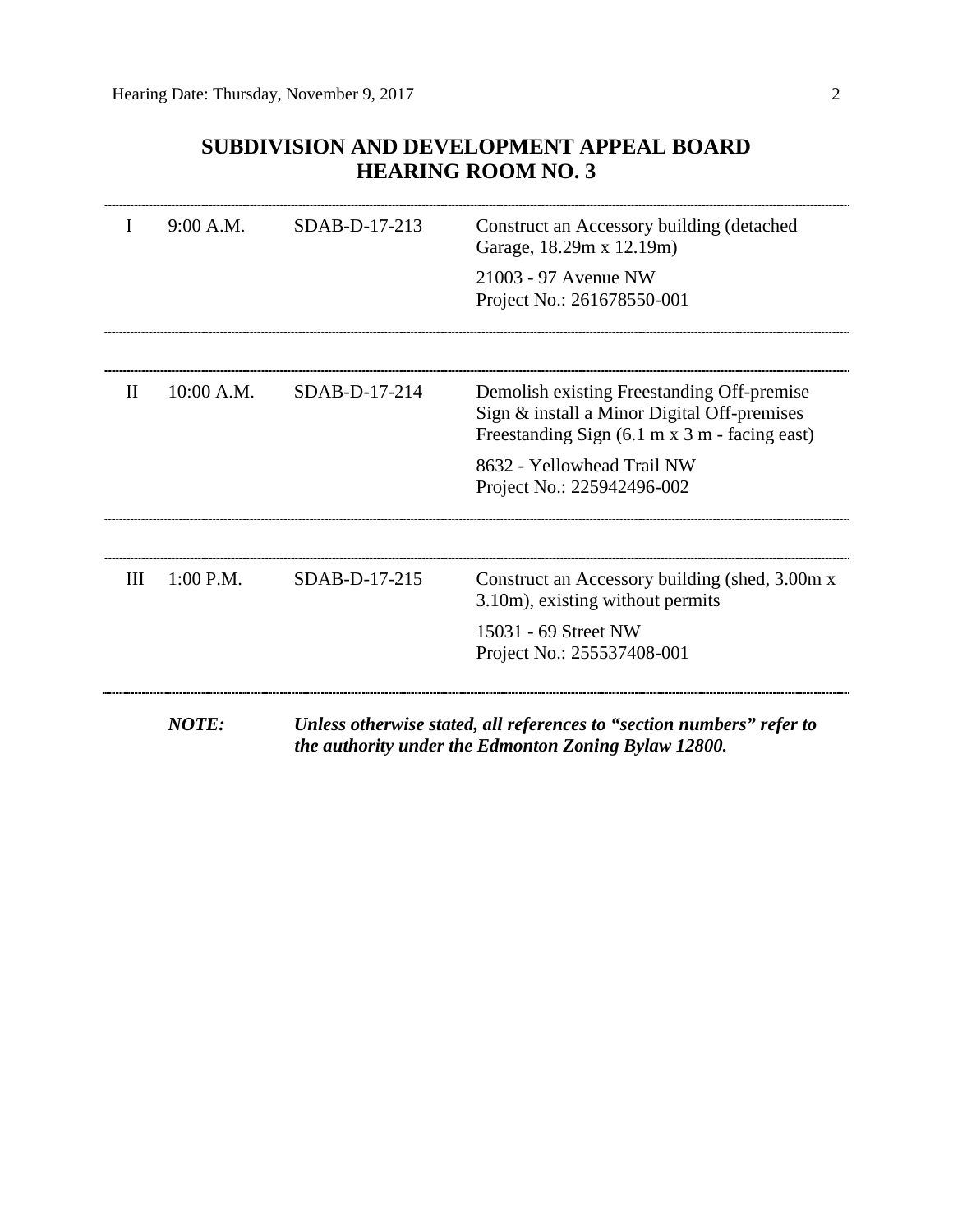| ITEM I: 9:00 A.M. |                                                        | FILE: SDAB-D-17-213                                                              |  |  |  |  |  |
|-------------------|--------------------------------------------------------|----------------------------------------------------------------------------------|--|--|--|--|--|
|                   | AN APPEAL FROM THE DECISION OF THE DEVELOPMENT OFFICER |                                                                                  |  |  |  |  |  |
|                   | <b>APPELLANT:</b>                                      |                                                                                  |  |  |  |  |  |
|                   | <b>APPLICATION NO.:</b>                                | 261678550-001                                                                    |  |  |  |  |  |
|                   | <b>APPLICATION TO:</b>                                 | Construct an Accessory building<br>(detached Garage, 18.29m x 12.19m)            |  |  |  |  |  |
|                   | <b>DECISION OF THE</b><br>DEVELOPMENT AUTHORITY:       | Refused                                                                          |  |  |  |  |  |
|                   | <b>DECISION DATE:</b>                                  | October 4, 2017                                                                  |  |  |  |  |  |
|                   | <b>DATE OF APPEAL:</b>                                 | October 18, 2017                                                                 |  |  |  |  |  |
|                   | <b>MUNICIPAL DESCRIPTION</b><br>OF SUBJECT PROPERTY:   | 21003 - 97 Avenue NW                                                             |  |  |  |  |  |
|                   | <b>LEGAL DESCRIPTION:</b>                              | Plan 5496HW Lot 13                                                               |  |  |  |  |  |
|                   | ZONE:                                                  | (RR) Rural Residential Zone                                                      |  |  |  |  |  |
|                   | <b>OVERLAY:</b>                                        | N/A                                                                              |  |  |  |  |  |
|                   | STATUTORY PLAN(S):                                     | Lewis Farms Area Structure Plan<br>Webber Greens Neighbourhood Structure<br>Plan |  |  |  |  |  |
|                   |                                                        |                                                                                  |  |  |  |  |  |

The Appellant provided the following reasons for appealing the decision of the Development Authority:

> I wish to build an accessory building in my rural residential lot to store a motorhome, boat and lawnmower, tractor and gardening equipment. I bought the property with a very old, unfinished, mouse filled, one single car garage with 7 ft wide x 7 ft high door where I cannot even enter with my tractor and a 960 sq ft house which I painted and cleaned up.

> I choose the location for the accessory building in the middle between the front and back of the property, which is 470 ft., so it would be away from any neighbours or road, 200 ft to front 200 ft to back property. The area is well filled with big trees including spruce, which do not loose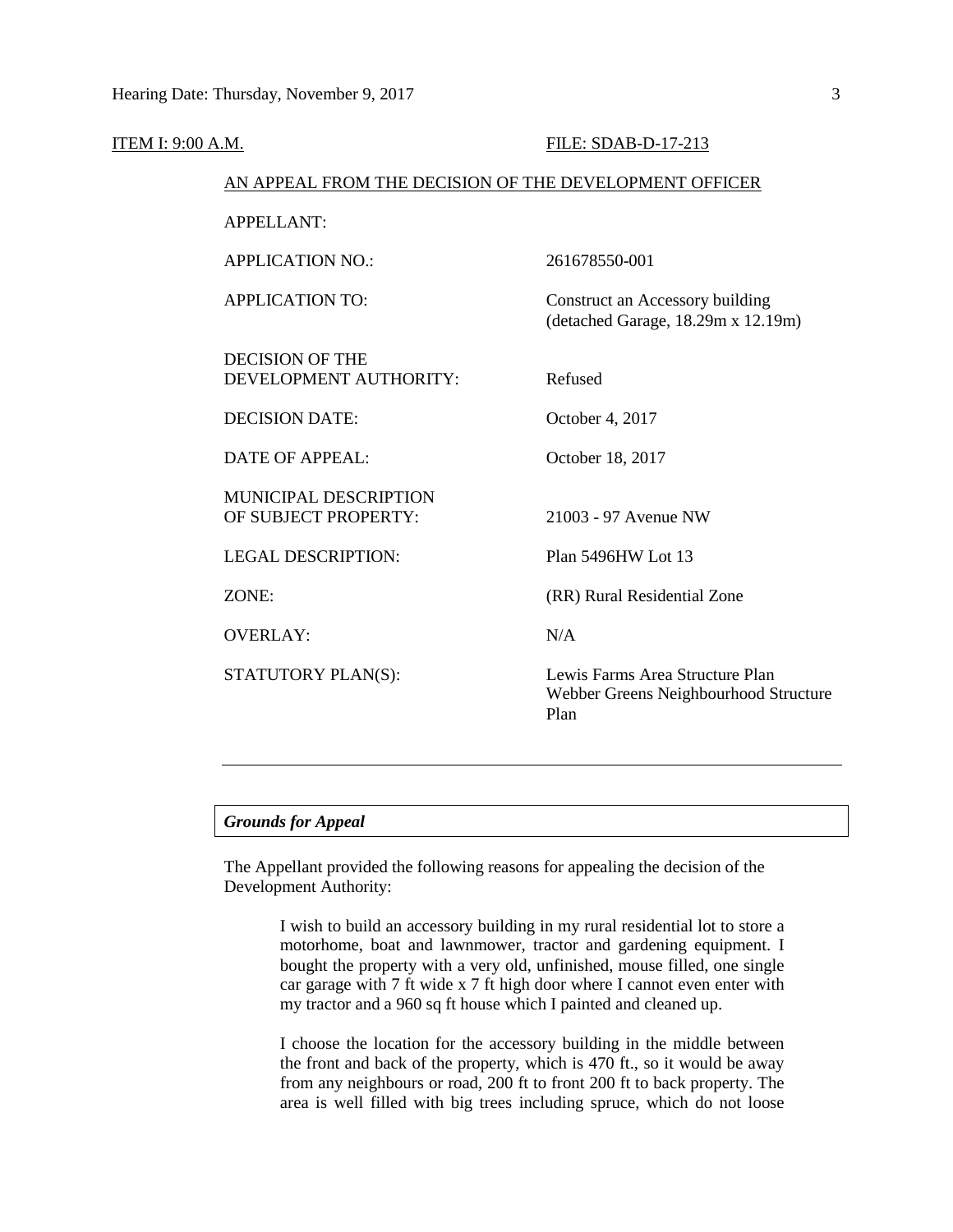Hearing Date: Thursday, November 9, 2017 4

leaves in the winter so the building would not be visible from the front or back of the property. I choose this height because I need 12 ft overhead doors, so I need the clearance to be able to open the door, plus the roof line.

#### *General Matters*

The *Municipal Government Act*, RSA 2000, c M-26 states the following:

#### **Grounds for Appeal**

**685(1)** If a development authority

- (a) fails or refuses to issue a development permit to a person,
- (b) issues a development permit subject to conditions, or
- (c) issues an order under section 645,

the person applying for the permit or affected by the order under section 645 may appeal to the subdivision and development appeal board.

#### **Appeals**

**686(1)** A development appeal to a subdivision and development appeal board is commenced by filing a notice of the appeal, containing reasons, with the board within 14 days,

- (a) in the case of an appeal made by a person referred to in section 685(1), after
	- (i) the date on which the person is notified of the order or decision or the issuance of the development permit, or

## …

#### **Hearing and Decision**

**687(3)** In determining an appeal, the subdivision and development appeal board

…

- (a.1) must comply with the land use policies and statutory plans and, subject to clause (d), the land use bylaw in effect;
	- …
	- (c) may confirm, revoke or vary the order, decision or development permit or any condition attached to any of them or make or substitute an order, decision or permit of its own;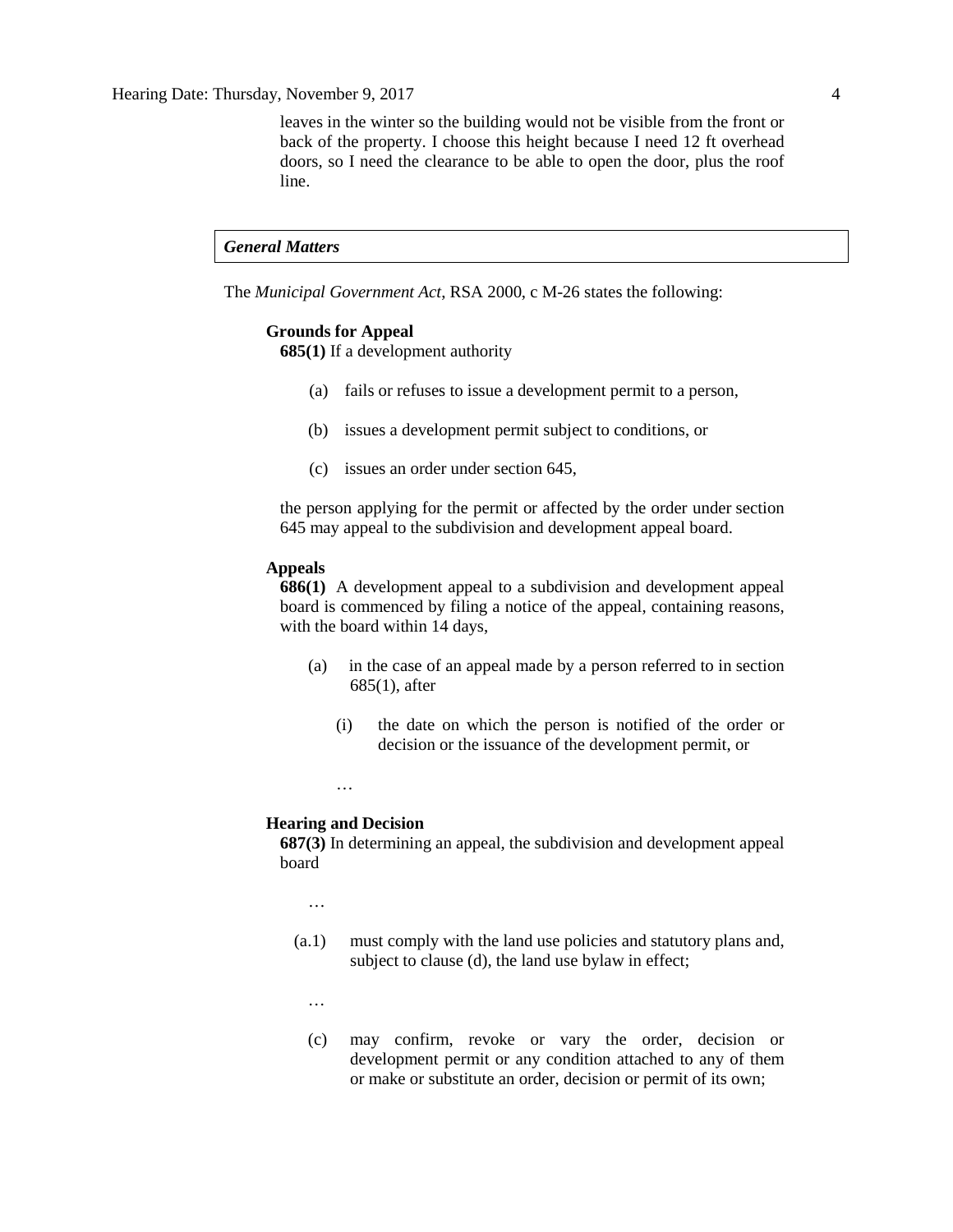### Hearing Date: Thursday, November 9, 2017 5

- (d) may make an order or decision or issue or confirm the issue of a development permit even though the proposed development does not comply with the land use bylaw if, in its opinion,
	- (i) the proposed development would not
		- (A) unduly interfere with the amenities of the neighbourhood, or
		- (B) materially interfere with or affect the use, enjoyment or value of neighbouring parcels of land,

and

(ii) the proposed development conforms with the use prescribed for that land or building in the land use bylaw.

#### **General Provisions from the** *Edmonton Zoning Bylaw:*

Under section 240.2(5), **Single Detached Housing** is a **Permitted Use** in the (RR) Rural Residential Zone.

Under section 6.1(2), **Accessory** means:

when used to describe a Use or building, a Use or building naturally or normally incidental, subordinate, and devoted to the principal Use or building, and located on the same lot or Site.

Under section 6.1(46), **Garage** means:

an Accessory building, or part of a principal building designed and used primarily for the storage of motor vehicles and includes a carport.

Section 240.1 states that the **General Purpose** of the **(RR) Rural Residential Zone** is:

to provide for Single Detached Residential development of a permanent nature in a rural setting, generally without the provision of the full range of urban utility services. The RR Zone is intended to regulate rural residential development within existing rural residential subdivisions that existed prior to the passage of this Bylaw, and is not intended to facilitate future rural residential development and subdivision, which is contrary to the Municipal Development Plan.

#### *Height*

Section 50.3(2) states "In a Residential Zone an Accessory building or structure shall not exceed 4.3 m in Height, […]"

Under section 6.1(54), **Height** means "a vertical distance between two points."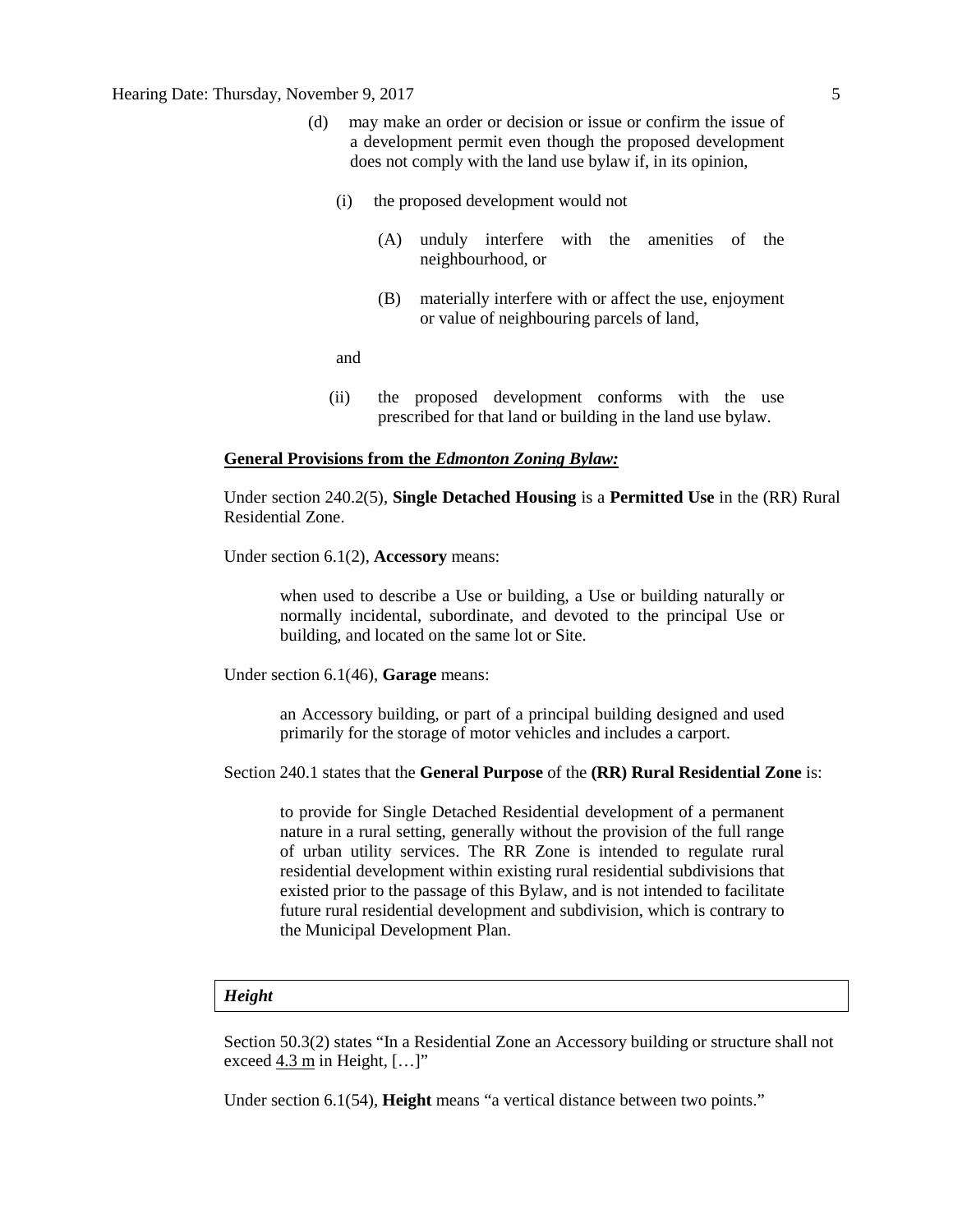#### **Development Officer's Determination**

**An Accessory Building or Structure shall not exceed 4.3m (14.1 ft). (Reference Section 50.3)**

**Proposed Height: 5.89m Exceeds by: 1.59m** [unedited]

## Notice to Applicant/Appellant

Provincial legislation requires that the Subdivision and Development Appeal Board issue its official decision in writing within fifteen days of the conclusion of the hearing. Bylaw No. 11136 requires that a verbal announcement of the Board's decision shall be made at the conclusion of the hearing of an appeal, but the verbal decision is not final nor binding on the Board until the decision has been given in writing in accordance with the *Municipal Government Act*.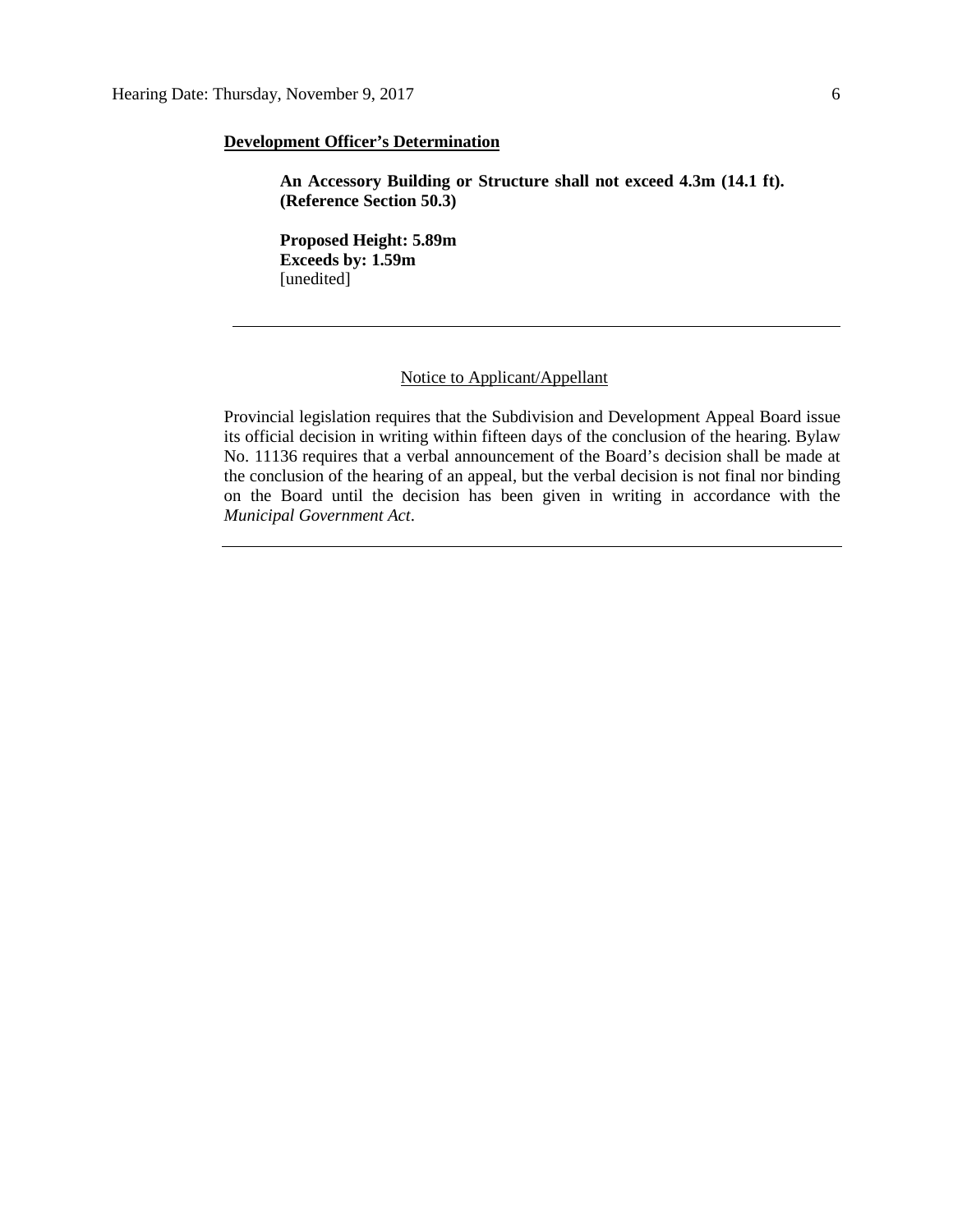| <b>monton</b>                                                                                                                                                                                                                                                                                                                                                                                                                                                                                                                                                     |                                                                                                                                                                                                                                                                                                                                                                                                                       | <b>Application for</b>                                           |                                                                                             | Project Number: 261678550-001<br><b>Application Date:</b><br>Printed:<br>Page: | SEP 08, 2017<br>October 19, 2017 at 8:40 AM<br>1 of 1 |  |  |
|-------------------------------------------------------------------------------------------------------------------------------------------------------------------------------------------------------------------------------------------------------------------------------------------------------------------------------------------------------------------------------------------------------------------------------------------------------------------------------------------------------------------------------------------------------------------|-----------------------------------------------------------------------------------------------------------------------------------------------------------------------------------------------------------------------------------------------------------------------------------------------------------------------------------------------------------------------------------------------------------------------|------------------------------------------------------------------|---------------------------------------------------------------------------------------------|--------------------------------------------------------------------------------|-------------------------------------------------------|--|--|
| <b>Accessory Building Development and Building Permit</b>                                                                                                                                                                                                                                                                                                                                                                                                                                                                                                         |                                                                                                                                                                                                                                                                                                                                                                                                                       |                                                                  |                                                                                             |                                                                                |                                                       |  |  |
|                                                                                                                                                                                                                                                                                                                                                                                                                                                                                                                                                                   | This document is a record of a Development Permit and/or Building Permit application, and a record of the decision for the undertaking<br>described below, subject to the limitations and conditions of this permit, of the Edmonton Zoning Bylaw 12800 as amended, Safety Codes<br>Act RSA 2000, Safety Codes Act Permit Regulation, Alberta Building Code 2006 and City of Edmonton Bylaw 15894 Safety Codes Permit |                                                                  |                                                                                             |                                                                                |                                                       |  |  |
| Applicant                                                                                                                                                                                                                                                                                                                                                                                                                                                                                                                                                         |                                                                                                                                                                                                                                                                                                                                                                                                                       |                                                                  | Property Address(es) and Legal Description(s)<br>21003 - 97 AVENUE NW<br>Plan 5496HW Lot 13 |                                                                                |                                                       |  |  |
| <b>Scope of Application</b><br>To construct an Accessory building (detached Garage, 18.29m x 12.19m).                                                                                                                                                                                                                                                                                                                                                                                                                                                             |                                                                                                                                                                                                                                                                                                                                                                                                                       |                                                                  |                                                                                             |                                                                                |                                                       |  |  |
| <b>Permit Details</b>                                                                                                                                                                                                                                                                                                                                                                                                                                                                                                                                             |                                                                                                                                                                                                                                                                                                                                                                                                                       |                                                                  |                                                                                             |                                                                                |                                                       |  |  |
| Building Area (sq. ft.): 2400<br>Stat. Plan Overlay/Annex Area: (none)                                                                                                                                                                                                                                                                                                                                                                                                                                                                                            |                                                                                                                                                                                                                                                                                                                                                                                                                       |                                                                  | <b>Class of Permit:</b><br>Type of Accessory Building: Detached Garage (010)                |                                                                                |                                                       |  |  |
| I/We certify that the above noted details are correct.                                                                                                                                                                                                                                                                                                                                                                                                                                                                                                            |                                                                                                                                                                                                                                                                                                                                                                                                                       |                                                                  |                                                                                             |                                                                                |                                                       |  |  |
| Applicant signature:                                                                                                                                                                                                                                                                                                                                                                                                                                                                                                                                              |                                                                                                                                                                                                                                                                                                                                                                                                                       |                                                                  |                                                                                             |                                                                                |                                                       |  |  |
| <b>Development Application Decision</b><br>Refused<br><b>Reasons for Refusal</b><br>An Accessory Building or Structure shall not exceed 4.3m (14.1 ft). (Reference Section 50.3)<br>Proposed Height: 5.89m<br>Exceeds by: 1.59m<br><b>Rights of Appeal</b><br>The Applicant has the right of appeal within 14 days of receiving notice of the Development Application Decision, as outlined in<br>Chapter 24, Section 683 through 689 of the Municipal Government Amendment Act.<br>Issue Date: Oct 04, 2017<br>Development Authority: WATTS, STACY<br>Signature: |                                                                                                                                                                                                                                                                                                                                                                                                                       |                                                                  |                                                                                             |                                                                                |                                                       |  |  |
| Fees                                                                                                                                                                                                                                                                                                                                                                                                                                                                                                                                                              |                                                                                                                                                                                                                                                                                                                                                                                                                       |                                                                  |                                                                                             |                                                                                |                                                       |  |  |
| <b>Building Permit Fee</b><br>Dev. Application Fee<br>Safety Codes Fee<br>Total GST Amount:<br><b>Totals for Permit:</b>                                                                                                                                                                                                                                                                                                                                                                                                                                          | <b>Fee Amount</b><br>\$105.00<br>\$113.00<br>\$4.50<br>\$0.00<br>\$222.50                                                                                                                                                                                                                                                                                                                                             | <b>Amount Paid</b><br>\$105.00<br>\$113.00<br>\$4.50<br>\$222.50 | Receipt#<br>04438046<br>04438046<br>04438046                                                | <b>Date Paid</b><br>Sep 08, 2017<br>Sep 08, 2017<br>Sep 08, 2017               |                                                       |  |  |
|                                                                                                                                                                                                                                                                                                                                                                                                                                                                                                                                                                   |                                                                                                                                                                                                                                                                                                                                                                                                                       | THIS IS NOT A PERMIT                                             |                                                                                             |                                                                                |                                                       |  |  |
|                                                                                                                                                                                                                                                                                                                                                                                                                                                                                                                                                                   |                                                                                                                                                                                                                                                                                                                                                                                                                       |                                                                  |                                                                                             |                                                                                |                                                       |  |  |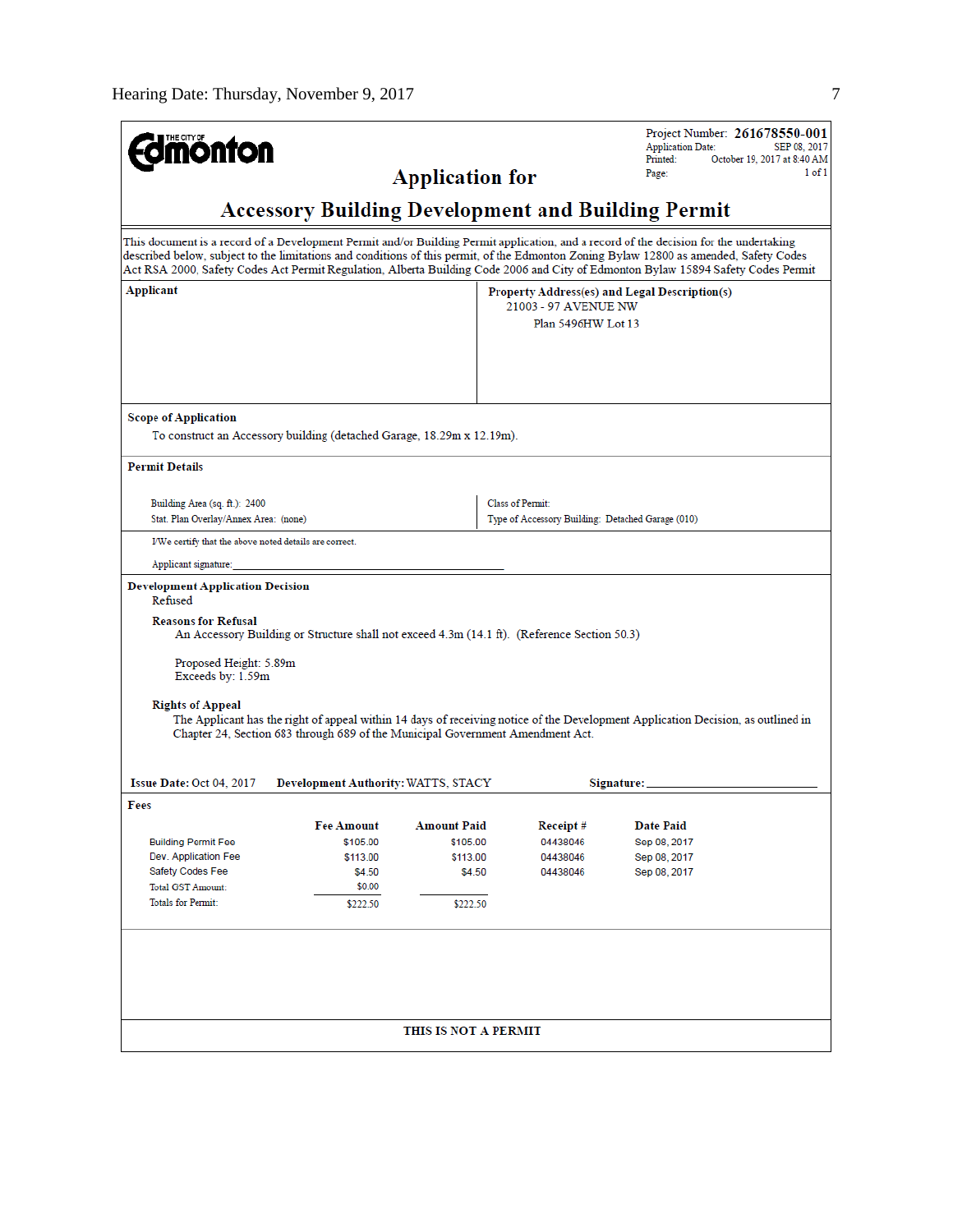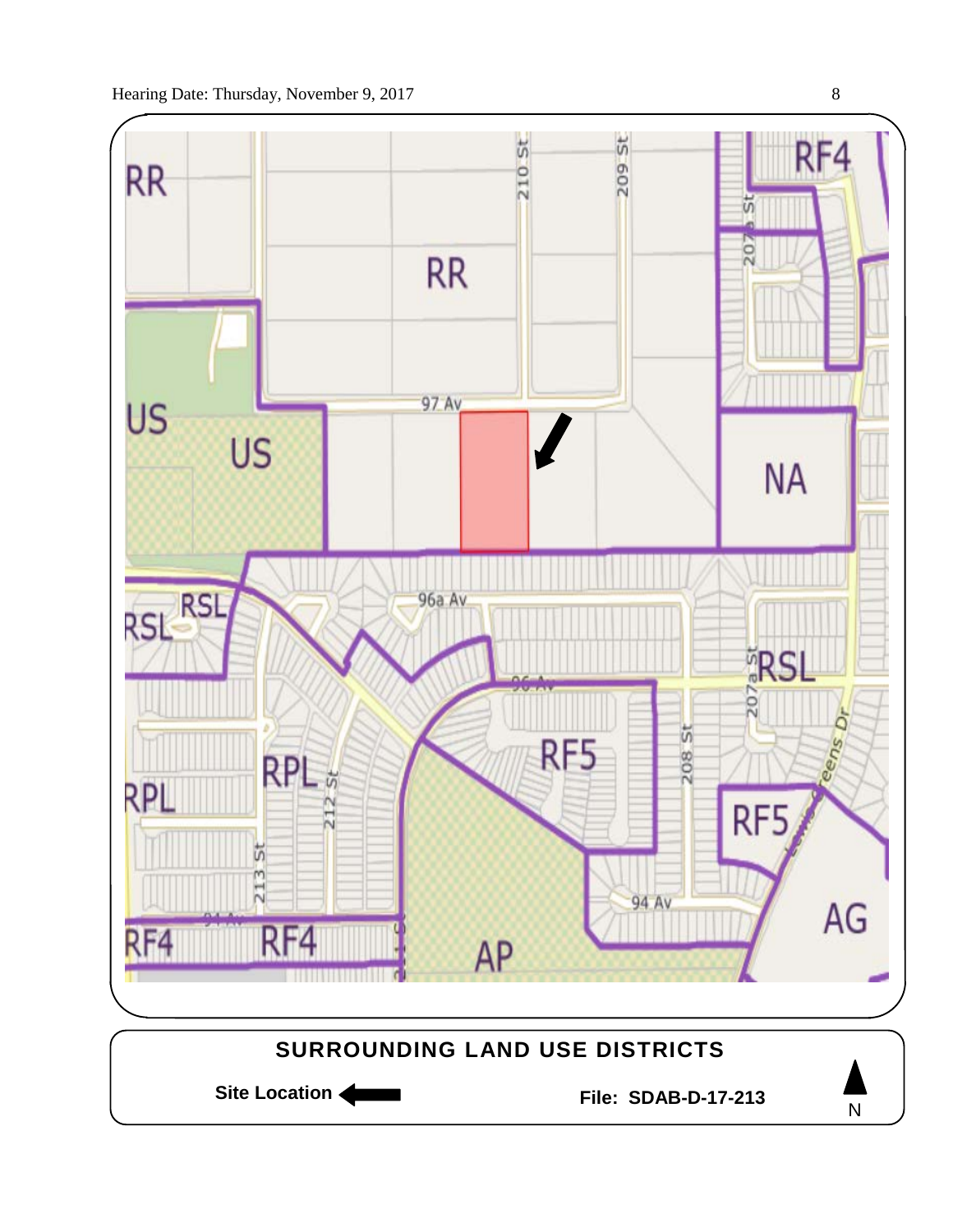| AN APPEAL FROM THE DECISION OF THE DEVELOPMENT OFFICER |                                                                                                                                                 |
|--------------------------------------------------------|-------------------------------------------------------------------------------------------------------------------------------------------------|
| <b>APPELLANT:</b>                                      |                                                                                                                                                 |
| <b>APPLICATION NO.:</b>                                | 225942496-002                                                                                                                                   |
| APPLICATION TO:                                        | Demolish existing Freestanding Off-<br>premise Sign & install a Minor Digital<br>Off-premises Freestanding Sign (6.1 m x 3)<br>m - facing east) |
| <b>DECISION OF THE</b><br>DEVELOPMENT AUTHORITY:       | Refused                                                                                                                                         |
| <b>DECISION DATE:</b>                                  | September 29, 2017                                                                                                                              |
| DATE OF APPEAL:                                        | October 13, 2017                                                                                                                                |
| <b>MUNICIPAL DESCRIPTION</b><br>OF SUBJECT PROPERTY:   | 8632 - Yellowhead Trail NW                                                                                                                      |
| <b>LEGAL DESCRIPTION:</b>                              | Plan 3025MC Blk 59A Lot 6                                                                                                                       |
| ZONE:                                                  | (IB) Industrial Business Zone                                                                                                                   |
| <b>OVERLAY:</b>                                        | N/A                                                                                                                                             |
| <b>STATUTORY PLAN:</b>                                 | <b>Yellowhead Corridor Area Structure Plan</b>                                                                                                  |

The Appellant provided the following reasons for appealing the decision of the Development Authority:

> The location that I would like to erect would be with a permit and the existing sign that the development officer is referring to does not have an existing permit and does face in the opposite direction. Traffic will not be able to see both signs at the same time and that is the intent of the existing bylaw 59F.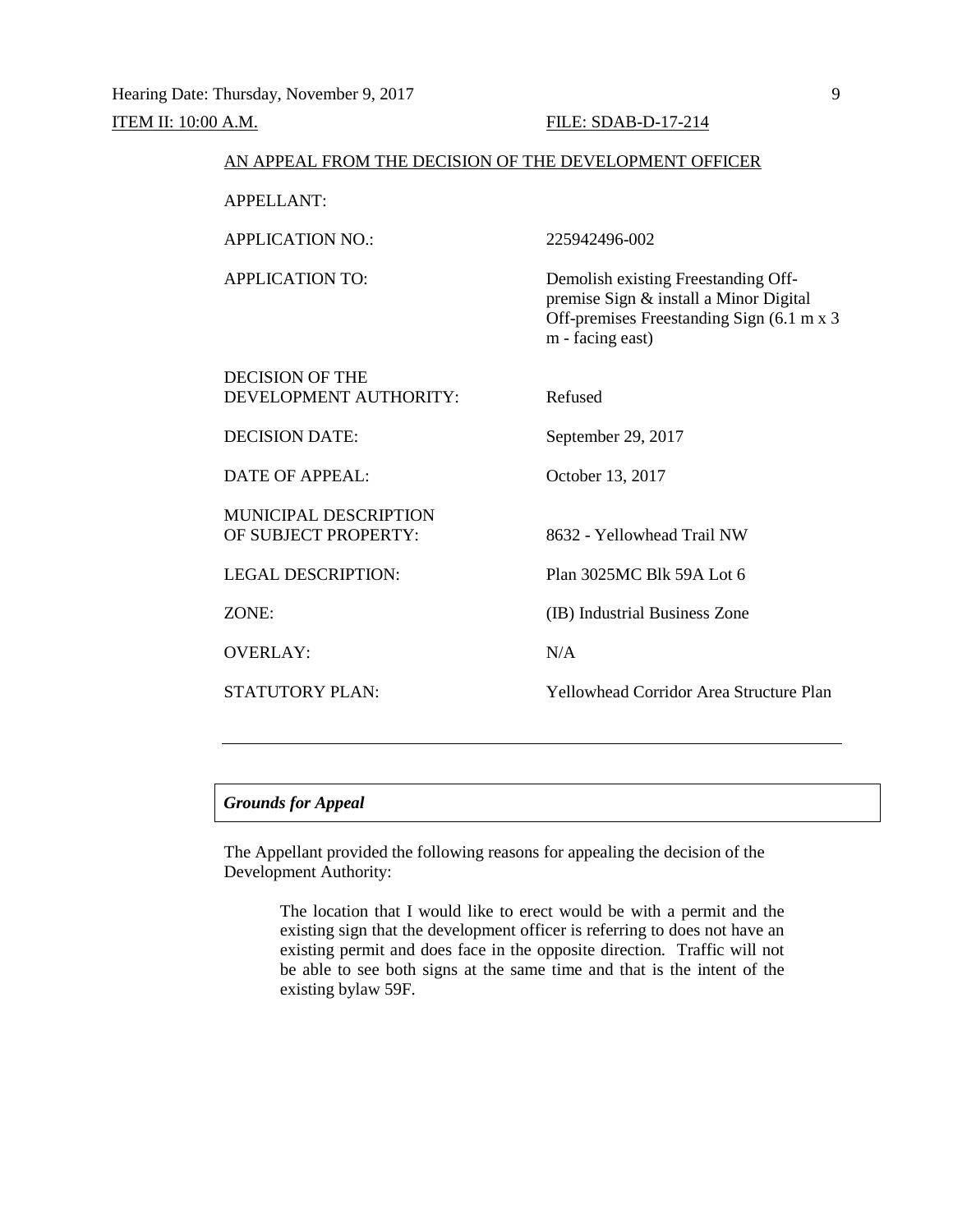### *General Matters*

#### **Appeal Information:**

The *Municipal Government Act*, RSA 2000, c M-26 states the following:

#### **Grounds for Appeal**

**685(1)** If a development authority

- (a) fails or refuses to issue a development permit to a person,
- (b) issues a development permit subject to conditions, or
- (c) issues an order under section 645,

the person applying for the permit or affected by the order under section 645 may appeal to the subdivision and development appeal board.

#### **Appeals**

**686(1)** A development appeal to a subdivision and development appeal board is commenced by filing a notice of the appeal, containing reasons, with the board within 14 days,

- (a) in the case of an appeal made by a person referred to in section 685(1), after
	- (i) the date on which the person is notified of the order or decision or the issuance of the development permit, or
- **Hearing and Decision**

…

**687(3)** In determining an appeal, the subdivision and development appeal board

…

- (a.1) must comply with the land use policies and statutory plans and, subject to clause (d), the land use bylaw in effect;
	- …
	- (c) may confirm, revoke or vary the order, decision or development permit or any condition attached to any of them or make or substitute an order, decision or permit of its own;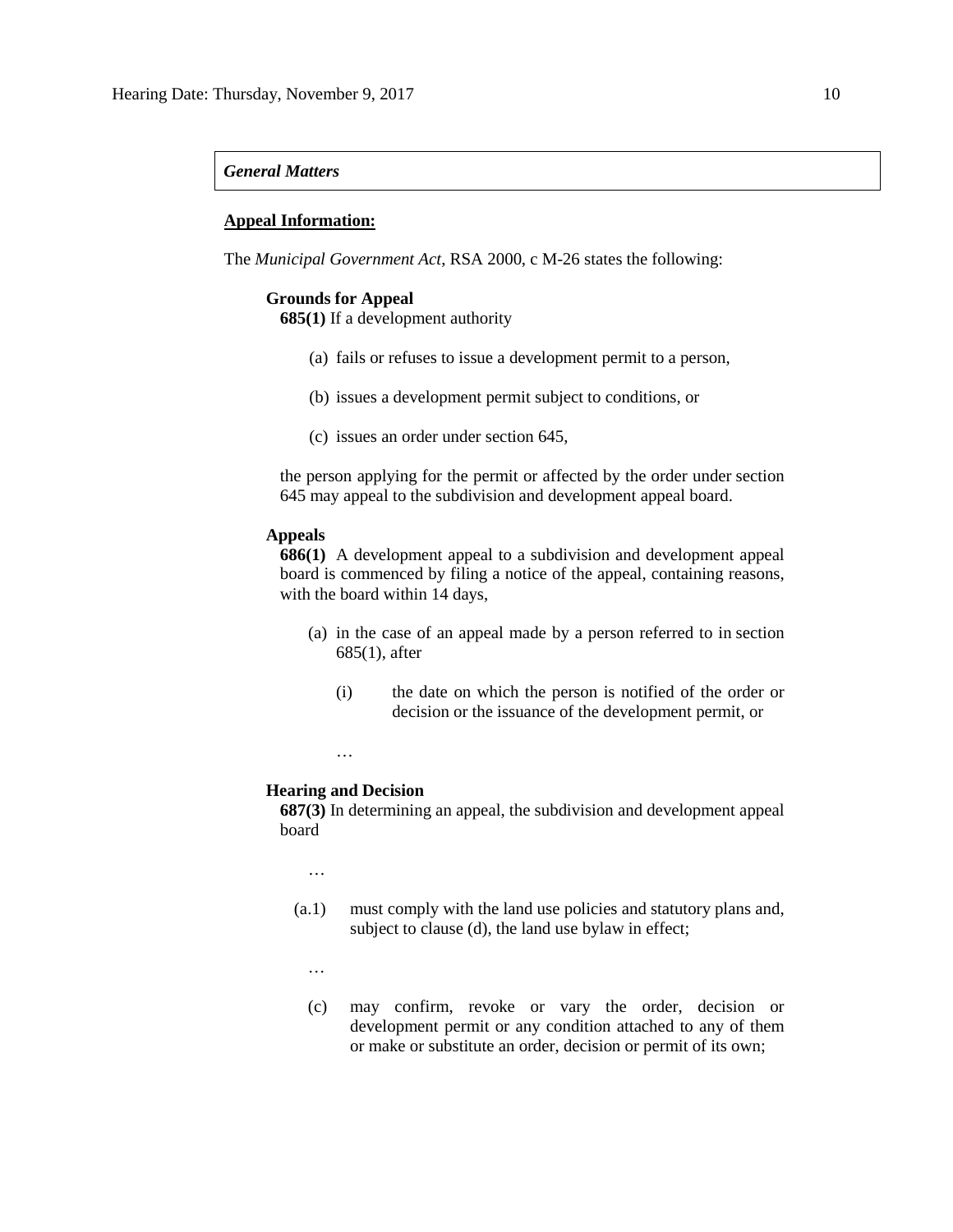- (d) may make an order or decision or issue or confirm the issue of a development permit even though the proposed development does not comply with the land use bylaw if, in its opinion,
	- (i) the proposed development would not
		- (A) unduly interfere with the amenities of the neighbourhood, or
		- (B) materially interfere with or affect the use, enjoyment or value of neighbouring parcels of land,

and

(ii) the proposed development conforms with the use prescribed for that land or building in the land use bylaw.

#### **General Provisions from the** *Edmonton Zoning Bylaw:*

Under section 400.3(42), **Minor Digital Off-premises Signs** is a **Discretionary Use** in the (IB) Industrial Business Zone.

#### Under section 7.9(6), **Minor Digital Off-premises Signs** means:

any Sign that is remotely changed on or off Site and has a Message Duration greater than or equal to 6 seconds. Minor Digital Off-premises Signs incorporate a technology or method allowing the Sign to change Copy without having to physically or mechanically replace the Sign face or its components. The Copy on such Sign directs attention to a business, activity, product, service or entertainment that cannot be considered as the principal products sold nor a principal business, activity, entertainment or service provided on the premises or Site where the Sign is displayed.

Under section 6.2(8), **Freestanding Signs** means:

any On-premises or Off-premises Sign supported independently of a building. The Sign may take the form of single or multiple icons, product or corporate symbol, may involve a three dimensional or volumetric representation, may have single or multiple faces and may or may not be permanently fixed to the ground;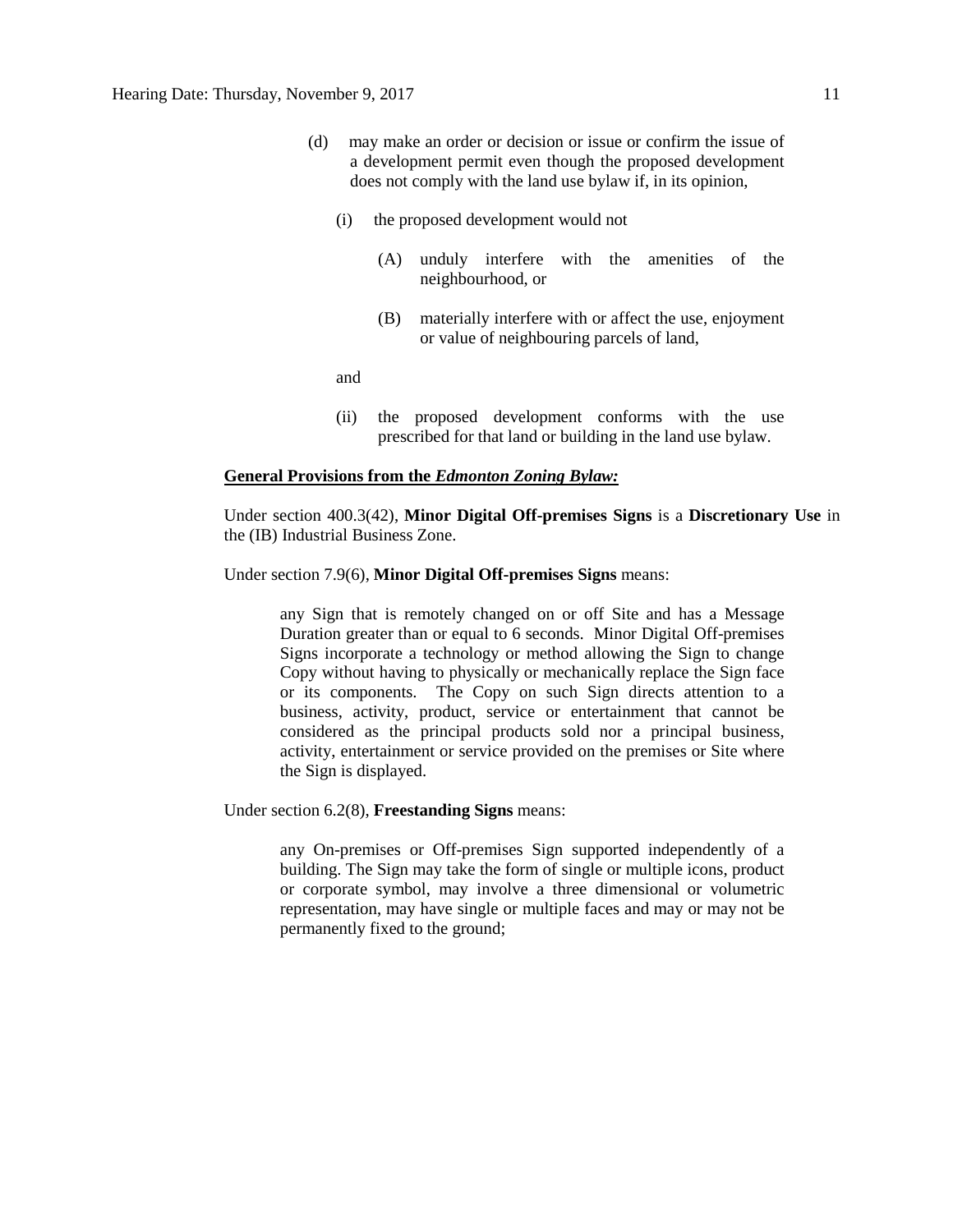

Section 400.4(6) states "Signs shall comply with the regulations found in Schedule 59F."

Section 400.1 states that the **General Purpose** of the **(IB) Industrial Business Zone** is:

to provide for industrial businesses that carry out their operations such that no nuisance is created or apparent outside an enclosed building and such that the Zone is compatible with any adjacent non-industrial Zone, and to accommodate limited, compatible non-industrial businesses. This Zone should normally be located on the periphery of industrial areas and adjacent to arterial or major collector roadways.

#### *Schedule 59F Sign Regulations*

Schedule 59F.3(6) states:

Minor Digital On-premises Off-premises Signs and Minor Digital Offpremises Signs shall be subject to the following regulations:

- a. proposed Signs are prohibited in the civic centre area bounded by 105 Avenue to the north, the North Saskatchewan River Valley to the south, 97 Street to the east, and 100 Street to the west;
- b. the maximum Height shall be [8.0 m;](javascript:void(0);)
- c. the maximum Width shall be  $16.0 \text{ m}$ ;
- d. the maximum Area shall be:
	- i. …
	- ii. [65.0 m2](javascript:void(0);) for proposed Signs that are Freestanding Signs. The maximum combined Area of Digital Sign Copy and any other type of Copy on the same Sign face shall not exceed [65.0 m2;](javascript:void(0);)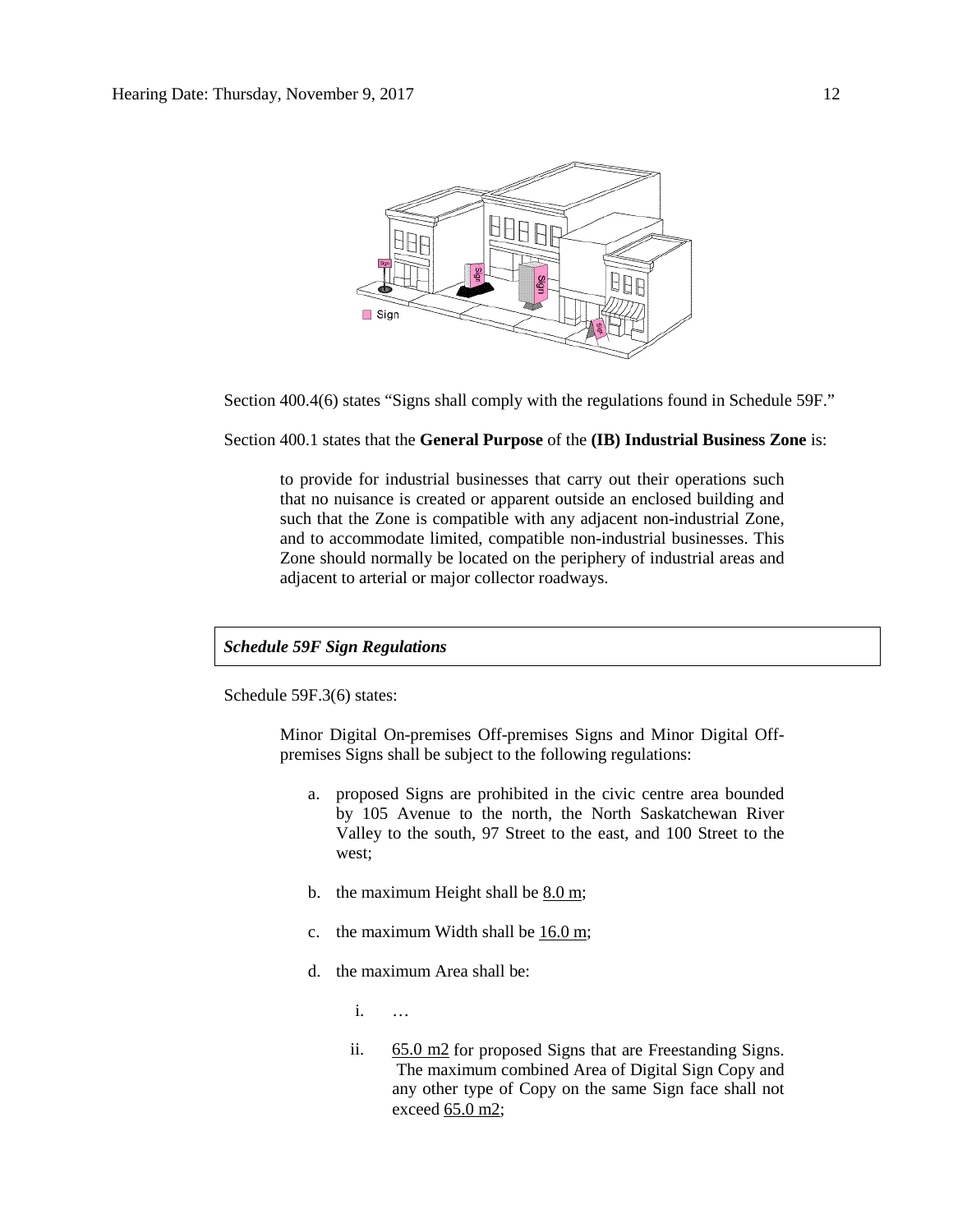| Proposed Sign Area                                         | Minimum<br>separation<br>distance               |
|------------------------------------------------------------|-------------------------------------------------|
|                                                            | from Digital<br>Signs                           |
|                                                            | greater than<br>$8.0 \text{ m}^2$ or other Off- |
|                                                            | premises Sign                                   |
| Greater than $8.0 \text{ m}^2$ to less                     | $100 \text{ m}$                                 |
| than $20 \text{ m}^2$                                      |                                                 |
| $\overline{20 \text{ m}^2}$ to $\overline{40 \text{ m}^2}$ | 200 m                                           |
| Greater than $40 \text{ m}^2$                              |                                                 |

e. proposed Sign locations shall be separated from any other Digital Sign greater than  $8.0 \text{ m}^2$  or Off-premises Sign as follows:

The separation shall be applied from the larger Off-premises Sign or Digital Sign location.

- f. …
- g. …
- h. …
- i. …
- j. proposed Signs with an Area greater than  $8.0 \text{ m}^2$  shall not be located within any Setback;
- k. the maximum number of Freestanding On-premises Signs, Roof On-premises Signs, Major Digital Signs, Minor Digital Onpremises Signs, Minor Digital On-premises Off-premises Signs and Minor Digital Off-premises Signs on a Site shall be four; and
- l. an application for the renewal of a Sign with a lawful permit existing at the time of the passage of Bylaw 15892 will not be refused for the sole reason that it does not comply with all development regulations of this Bylaw. Application renewals shall demonstrate that the Sign meets the automatic light level controls outlined in Section 59.2(5) and traffic safety regulations in Section 59.2(2).

Under section 6.2(24), **Sign Area** means:

the entire area of the Sign on which Copy is intended to be placed. In the case of double-faced or multi-faced Sign, only half of the area of each face of the Sign used to display advertising Copy shall be used in calculating the total Sign Area.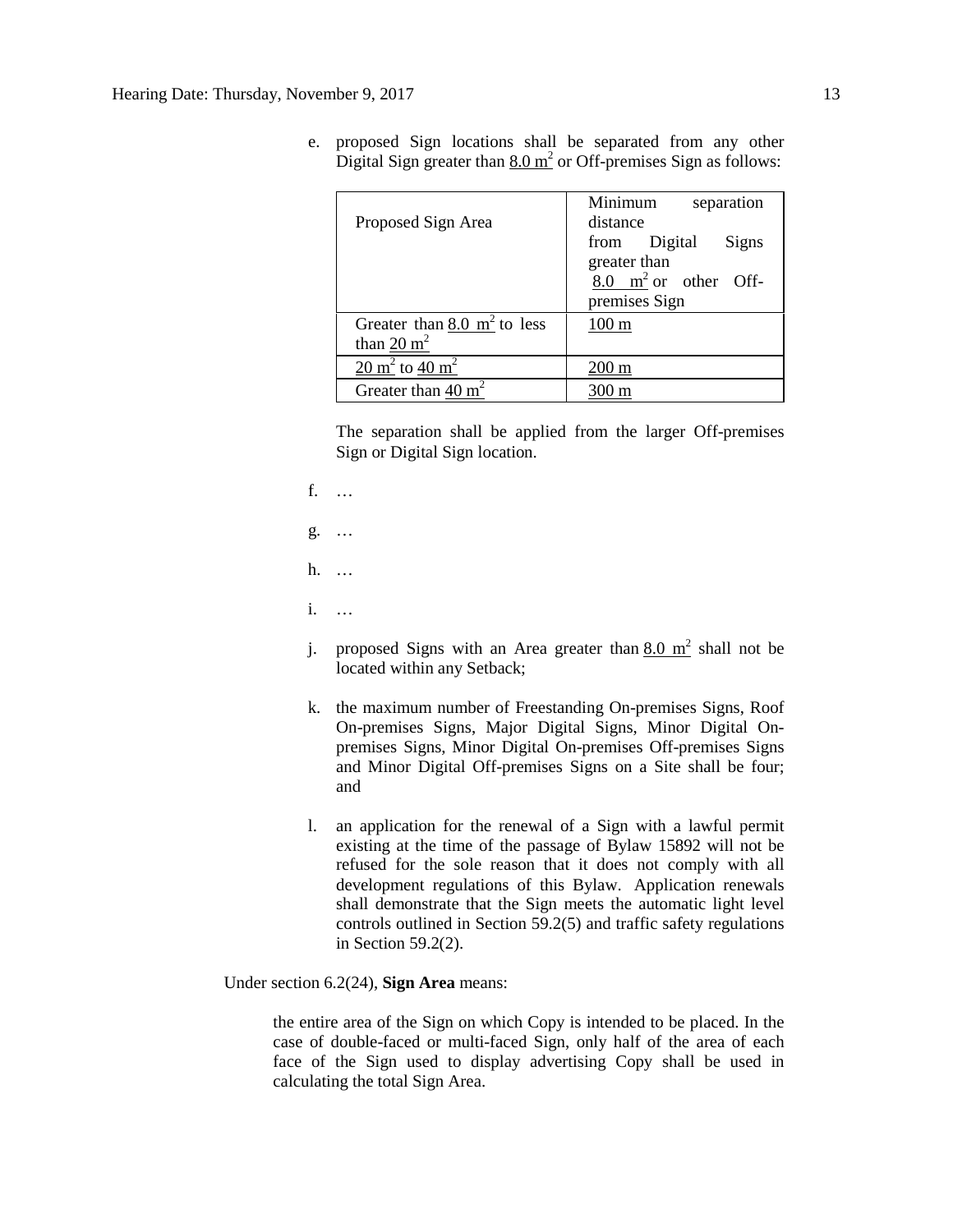## **Development Officer's Determination**

**Required Separation: 100 m Proposed Separation: 50 m Deficient by 50 m**

#### Notice to Applicant/Appellant

Provincial legislation requires that the Subdivision and Development Appeal Board issue its official decision in writing within fifteen days of the conclusion of the hearing. Bylaw No. 11136 requires that a verbal announcement of the Board's decision shall be made at the conclusion of the hearing of an appeal, but the verbal decision is not final nor binding on the Board until the decision has been given in writing in accordance with the *Municipal Government Act.*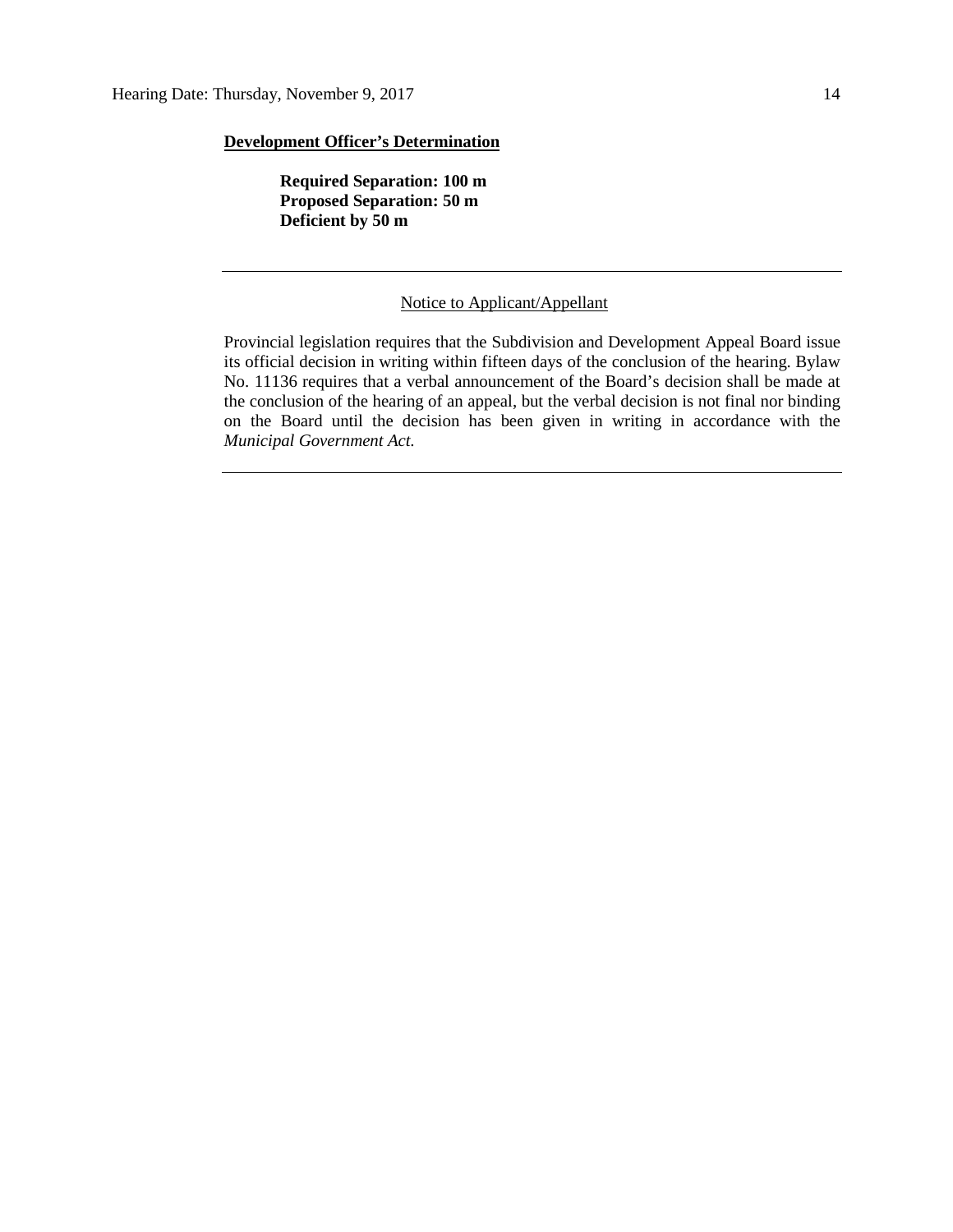| <b>monton</b>                                                                                             | Project Number: 225942496-002<br>Application Date:<br>JUL 31, 2017<br>Printed:                                                                                                                                                                                                                                                                                                                     |  |  |  |  |
|-----------------------------------------------------------------------------------------------------------|----------------------------------------------------------------------------------------------------------------------------------------------------------------------------------------------------------------------------------------------------------------------------------------------------------------------------------------------------------------------------------------------------|--|--|--|--|
| <b>Application for</b>                                                                                    | October 13, 2017 at 1:27 PM<br>1 of 2<br>Page:                                                                                                                                                                                                                                                                                                                                                     |  |  |  |  |
|                                                                                                           |                                                                                                                                                                                                                                                                                                                                                                                                    |  |  |  |  |
|                                                                                                           | Sign Combo Permit                                                                                                                                                                                                                                                                                                                                                                                  |  |  |  |  |
| This document is a Development Permit Decision for the development application described below.           |                                                                                                                                                                                                                                                                                                                                                                                                    |  |  |  |  |
| Applicant                                                                                                 | Property Address(es) and Legal Description(s)<br>8632 - YELLOWHEAD TRAIL NW                                                                                                                                                                                                                                                                                                                        |  |  |  |  |
|                                                                                                           | Plan 3025MC Blk 59A Lot 6                                                                                                                                                                                                                                                                                                                                                                          |  |  |  |  |
|                                                                                                           |                                                                                                                                                                                                                                                                                                                                                                                                    |  |  |  |  |
| <b>Scope of Application</b>                                                                               | To demolish existing Freestanding Off-premise Sign & install a Minor Digital Off-premises Freestanding Sign (6.1 m x 3 m - facing                                                                                                                                                                                                                                                                  |  |  |  |  |
| E).                                                                                                       |                                                                                                                                                                                                                                                                                                                                                                                                    |  |  |  |  |
| <b>Permit Details</b>                                                                                     |                                                                                                                                                                                                                                                                                                                                                                                                    |  |  |  |  |
|                                                                                                           | Class of Permit:                                                                                                                                                                                                                                                                                                                                                                                   |  |  |  |  |
| ASA Sticker No./Name of Engineer:<br>Construction Value: 40000                                            | Expiry Date:                                                                                                                                                                                                                                                                                                                                                                                       |  |  |  |  |
|                                                                                                           |                                                                                                                                                                                                                                                                                                                                                                                                    |  |  |  |  |
| Fascia Off-premises Sign: 0                                                                               | Freestanding Off-premises Sign: 0                                                                                                                                                                                                                                                                                                                                                                  |  |  |  |  |
| Fascia On-premises Sign: 0                                                                                | Freestanding On-premises Sign: 0                                                                                                                                                                                                                                                                                                                                                                   |  |  |  |  |
| Roof Off-premises Sign: 0                                                                                 | Projecting Off-premises Sign: 0                                                                                                                                                                                                                                                                                                                                                                    |  |  |  |  |
| Roof On-premises Sign: 0                                                                                  | Projecting On-premises Sign: 0                                                                                                                                                                                                                                                                                                                                                                     |  |  |  |  |
| Minor Digital On-premises Sign: 0                                                                         | Replacement Panel on Existing Sign: 0                                                                                                                                                                                                                                                                                                                                                              |  |  |  |  |
| Minor Digital Off-premises Sign: 1                                                                        | Comprehensive Sign Design: 0                                                                                                                                                                                                                                                                                                                                                                       |  |  |  |  |
| Minor Digital On/Off-premises Sign: 0                                                                     | Major Digital Sign: 0                                                                                                                                                                                                                                                                                                                                                                              |  |  |  |  |
| I/We certify that the above noted details are correct.                                                    |                                                                                                                                                                                                                                                                                                                                                                                                    |  |  |  |  |
| Applicant signature:                                                                                      |                                                                                                                                                                                                                                                                                                                                                                                                    |  |  |  |  |
| <b>Development Application Decision</b><br>Refused                                                        |                                                                                                                                                                                                                                                                                                                                                                                                    |  |  |  |  |
| <b>Reason for Refusal</b><br>location (Section 59F.3(6)(e)).                                              | 1) Proposed Sign locations shall be separated from any other Digital Sign greater than 8.0 m2 or Off-premises Signs. If the<br>proposed Sign Area is greater than 8.0 m2 to less than 20 m2, the minimum separation distance from Digital Signs greater than 8.0<br>m2 or other Off-premises Sign shall be100 m. The separation shall be applied from the larger Off-premises Sign or Digital Sign |  |  |  |  |
| Required Separation: 100 m<br>Proposed Seperation: 50 m<br>Deficient by 50 m                              |                                                                                                                                                                                                                                                                                                                                                                                                    |  |  |  |  |
| <b>Rights of Appeal</b><br>Chapter 24, Section 683 through 689 of the Municipal Government Amendment Act. | The Applicant has the right of appeal within 14 days of receiving notice of the Development Application Decision, as outlined in                                                                                                                                                                                                                                                                   |  |  |  |  |
| Development Authority: AHUJA, SACHIN<br>Issue Date: Sep 29, 2017                                          |                                                                                                                                                                                                                                                                                                                                                                                                    |  |  |  |  |
|                                                                                                           | THIS IS NOT A PERMIT                                                                                                                                                                                                                                                                                                                                                                               |  |  |  |  |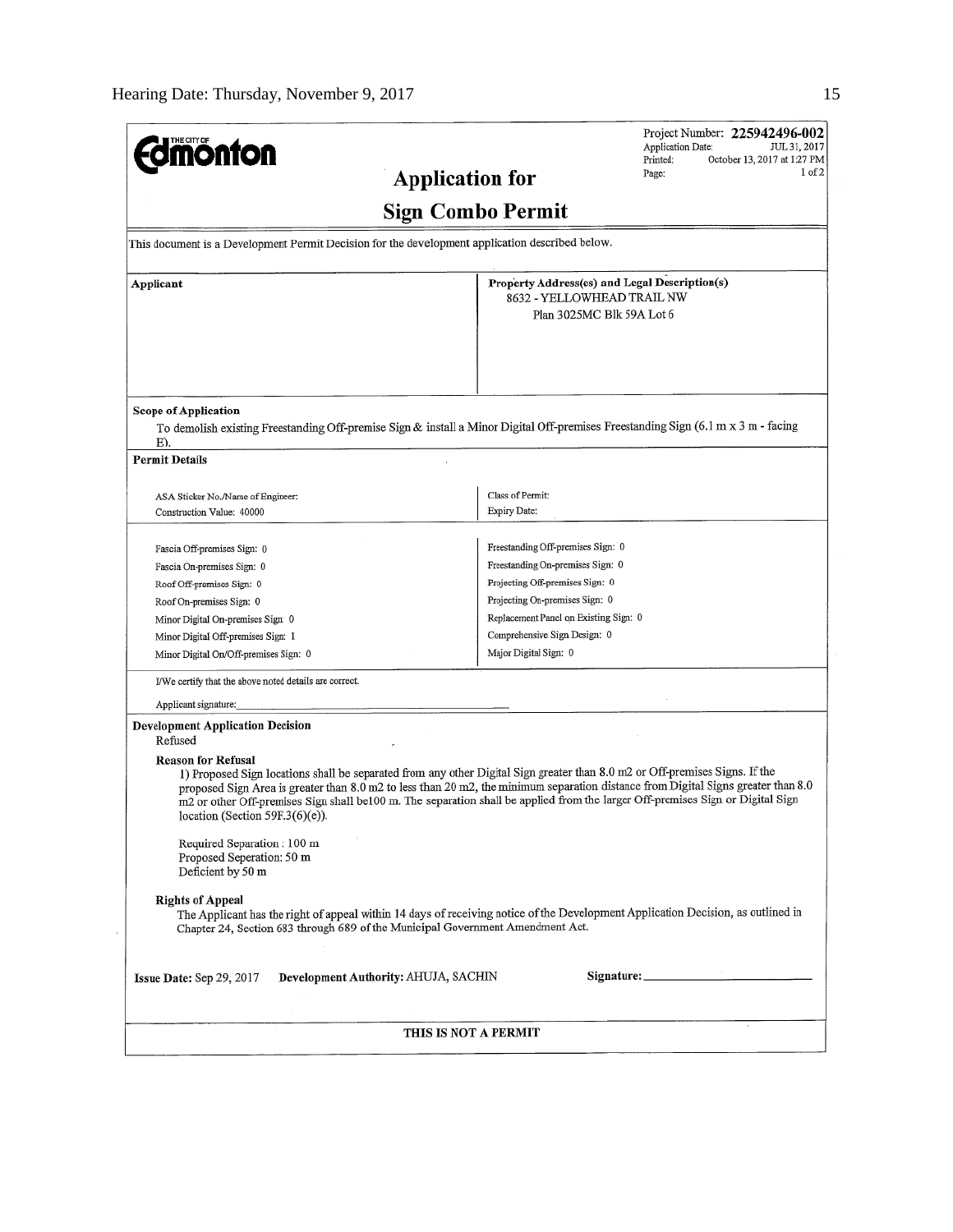| <b>Edmonton</b>                                                                                                                      |                                                                            | <b>Application for</b>                                            |                                              | Application Date:<br>Printed:<br>Page:                    | Project Number: 225942496-002<br>JUL 31, 2017<br>October 13, 2017 at 1:27 PM<br>$2$ of $2$ |  |  |  |
|--------------------------------------------------------------------------------------------------------------------------------------|----------------------------------------------------------------------------|-------------------------------------------------------------------|----------------------------------------------|-----------------------------------------------------------|--------------------------------------------------------------------------------------------|--|--|--|
| <b>Sign Combo Permit</b>                                                                                                             |                                                                            |                                                                   |                                              |                                                           |                                                                                            |  |  |  |
| Fees<br>Sign Building Permit Fee<br>Safety Codes Fee<br>Sign Dev Appl Fee - Digital Signs<br>Total GST Amount:<br>Totals for Permit: | <b>Fee Amount</b><br>\$400.00<br>\$16.00<br>\$442.00<br>\$0.00<br>\$858.00 | <b>Amount Paid</b><br>\$400.00<br>\$16.00<br>\$442.00<br>\$858.00 | Receipt#<br>04343097<br>04343097<br>04343097 | Date Paid<br>Aug 02, 2017<br>Aug 02, 2017<br>Aug 02, 2017 |                                                                                            |  |  |  |
|                                                                                                                                      |                                                                            |                                                                   |                                              |                                                           |                                                                                            |  |  |  |
|                                                                                                                                      |                                                                            |                                                                   |                                              |                                                           |                                                                                            |  |  |  |
|                                                                                                                                      |                                                                            |                                                                   |                                              |                                                           |                                                                                            |  |  |  |
|                                                                                                                                      |                                                                            |                                                                   |                                              |                                                           |                                                                                            |  |  |  |
|                                                                                                                                      |                                                                            |                                                                   |                                              |                                                           |                                                                                            |  |  |  |
|                                                                                                                                      |                                                                            |                                                                   |                                              |                                                           |                                                                                            |  |  |  |
|                                                                                                                                      |                                                                            |                                                                   |                                              |                                                           |                                                                                            |  |  |  |
|                                                                                                                                      |                                                                            |                                                                   |                                              | $\sim$                                                    |                                                                                            |  |  |  |
|                                                                                                                                      |                                                                            | THIS IS NOT A PERMIT                                              |                                              |                                                           |                                                                                            |  |  |  |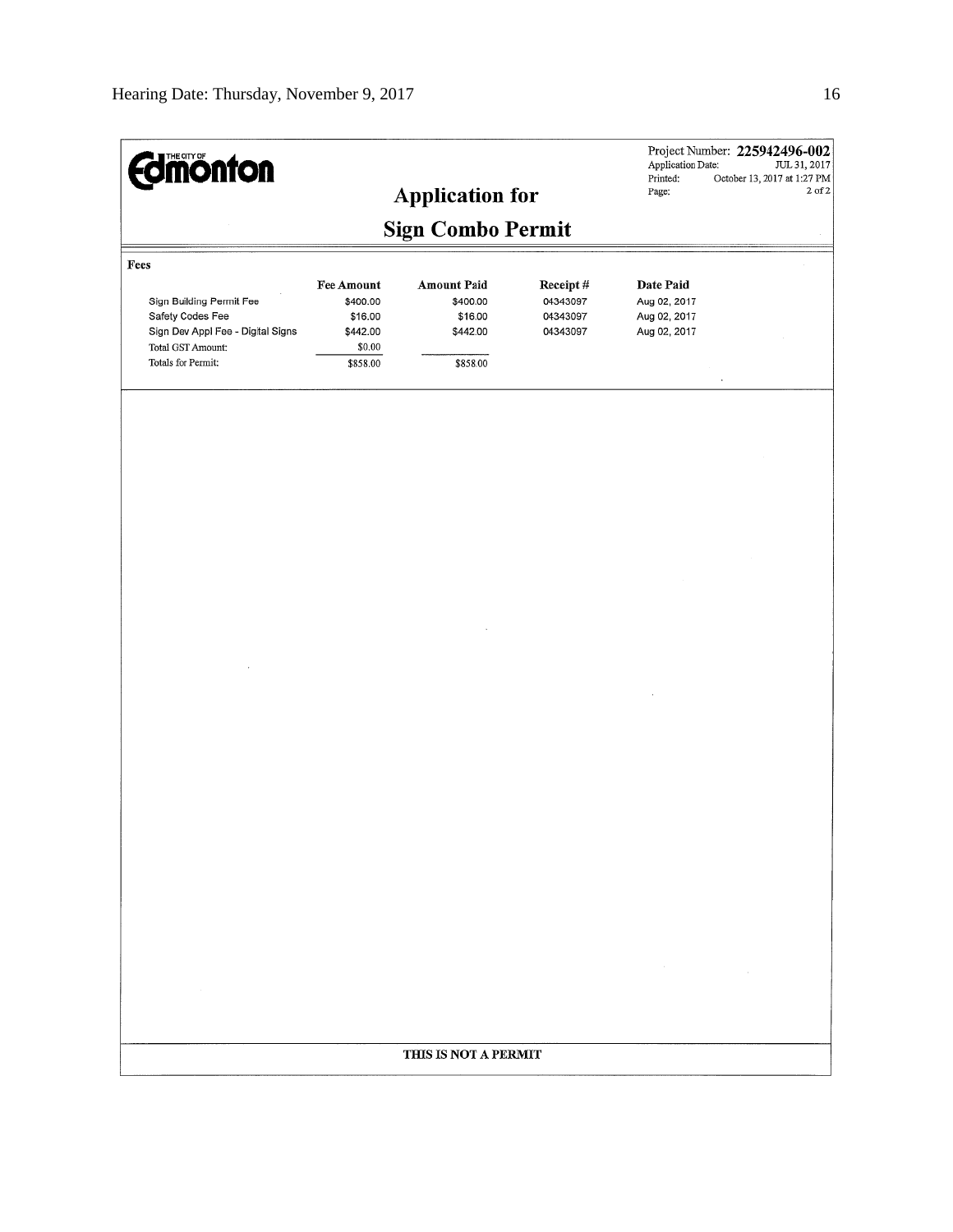

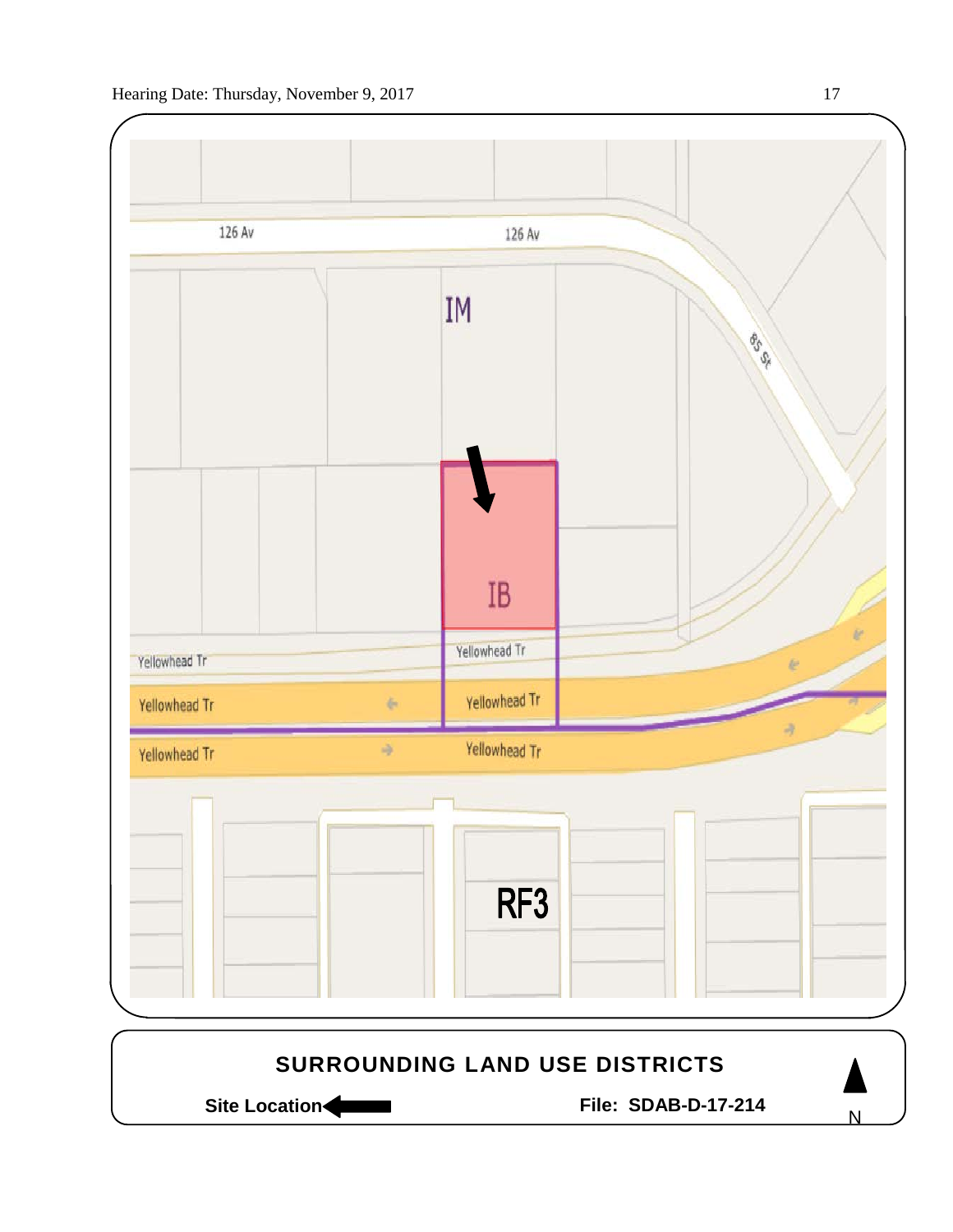| AN APPEAL FROM THE DECISION OF THE DEVELOPMENT OFFICER |                                                                                    |  |  |  |
|--------------------------------------------------------|------------------------------------------------------------------------------------|--|--|--|
| APPELLANT:                                             |                                                                                    |  |  |  |
| <b>APPLICATION NO.:</b>                                | 255537408-001                                                                      |  |  |  |
| <b>APPLICATION TO:</b>                                 | Construct an Accessory building (shed,<br>3.00m x 3.10m), existing without permits |  |  |  |
| DECISION OF THE<br>DEVELOPMENT AUTHORITY:              | Refused                                                                            |  |  |  |
| <b>DECISION DATE:</b>                                  | September 29, 2017                                                                 |  |  |  |
| DATE OF APPEAL:                                        | October 13, 2017                                                                   |  |  |  |
| <b>MUNICIPAL DESCRIPTION</b><br>OF SUBJECT PROPERTY:   | 15031 - 69 Street NW                                                               |  |  |  |
| <b>LEGAL DESCRIPTION:</b>                              | Plan 6143NY Blk 30 Lot 28                                                          |  |  |  |
| ZONE:                                                  | (RF1) Single Detached Residential Zone                                             |  |  |  |
| <b>OVERLAY:</b>                                        | Mature Neighbourhood Overlay                                                       |  |  |  |
| <b>STATUTORY PLAN:</b>                                 | N/A                                                                                |  |  |  |
|                                                        |                                                                                    |  |  |  |

The Appellant provided the following reasons for appealing the decision of the Development Authority:

> #1 shed has been up for 12 years #2 called at time we put up shed and was given these measurements #3 no issues from neighbor until other issues came between us #4 was told from first bylaw officer that because there is no over hang on that side it would be ok #5 it's just a 10' x 10' shed

## *General Matters*

The *Municipal Government Act*, RSA 2000, c M-26 states the following: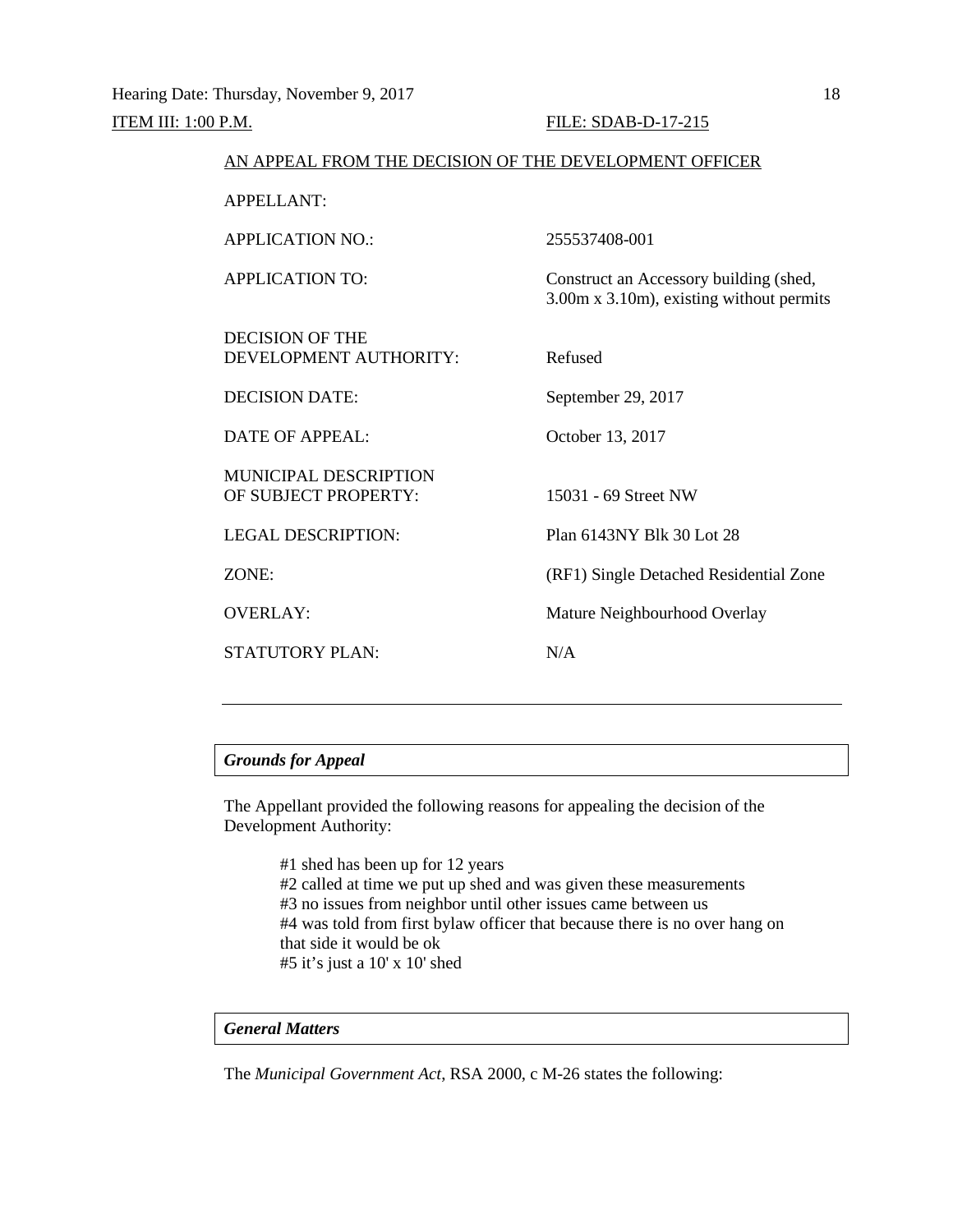**685(1)** If a development authority

- (a) fails or refuses to issue a development permit to a person,
- (b) issues a development permit subject to conditions, or
- (c) issues an order under section 645,

the person applying for the permit or affected by the order under section 645 may appeal to the subdivision and development appeal board.

### **Appeals**

**686(1)** A development appeal to a subdivision and development appeal board is commenced by filing a notice of the appeal, containing reasons, with the board within 14 days,

- (a) in the case of an appeal made by a person referred to in section 685(1), after
	- (i) the date on which the person is notified of the order or decision or the issuance of the development permit, or

#### **Hearing and Decision**

…

**687(3)** In determining an appeal, the subdivision and development appeal board

…

- (a.1) must comply with the land use policies and statutory plans and, subject to clause (d), the land use bylaw in effect;
	- …
	- (c) may confirm, revoke or vary the order, decision or development permit or any condition attached to any of them or make or substitute an order, decision or permit of its own;
	- (d) may make an order or decision or issue or confirm the issue of a development permit even though the proposed development does not comply with the land use bylaw if, in its opinion,
		- (i) the proposed development would not
			- (A) unduly interfere with the amenities of the neighbourhood, or
			- (B) materially interfere with or affect the use, enjoyment or value of neighbouring parcels of land,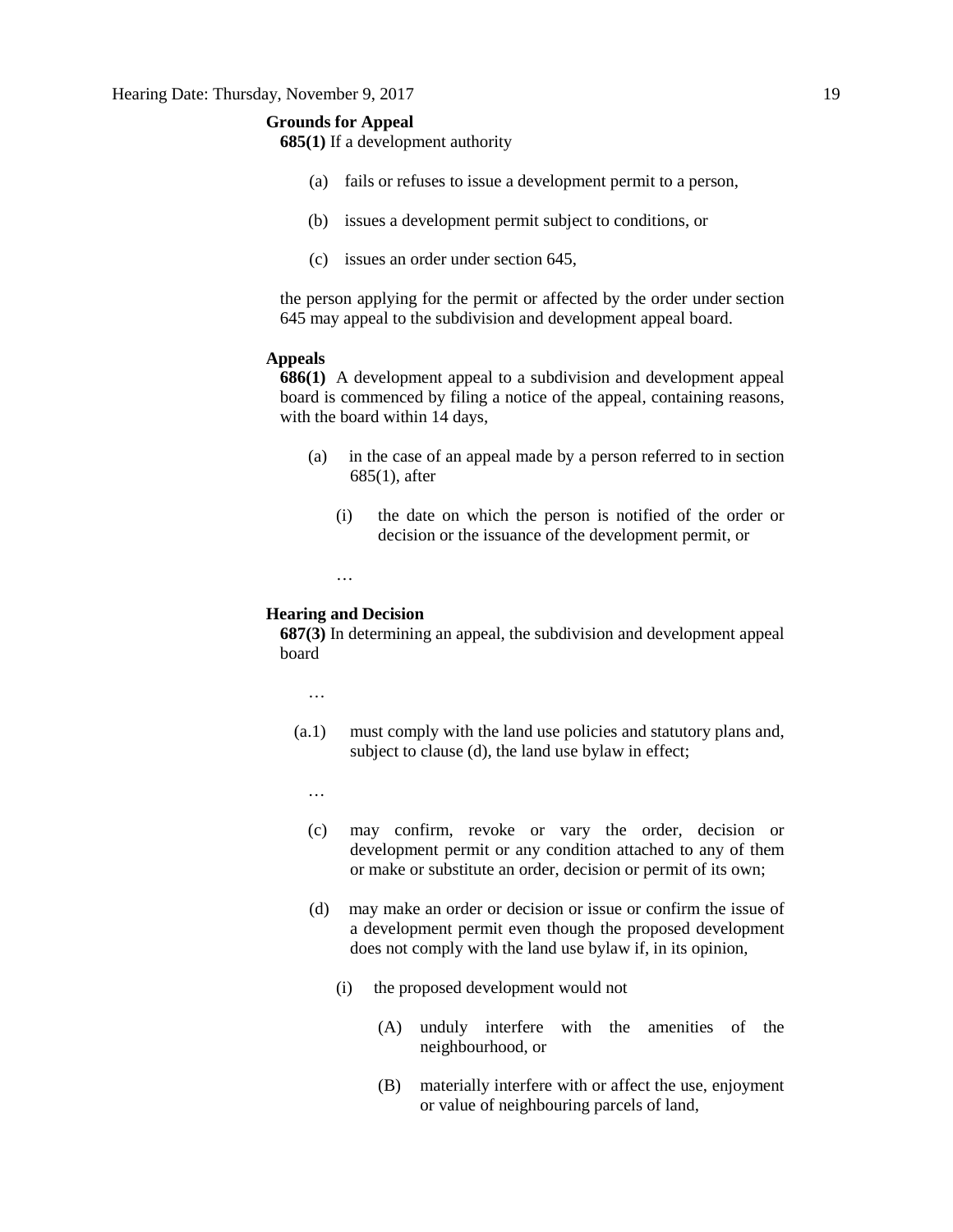and

(ii) the proposed development conforms with the use prescribed for that land or building in the land use bylaw.

#### **General Provisions from the** *Edmonton Zoning Bylaw:*

Under section 110.2(4), **Single Detached Housing** is a **Permitted Use** in the (RF1) Single Detached Residential Zone.

Under section 6.1(2), **Accessory** means:

when used to describe a Use or building, a Use or building naturally or normally incidental, subordinate, and devoted to the principal Use or building, and located on the same lot or Site.

Section 110.1 states that the **General Purpose** of the **(RF1) Single Detached Residential Zone** is:

to provide for Single Detached Housing while allowing other forms of small scale housing in the form of Secondary Suites, and Garden Suites, as well as Semi-detached Housing and Duplex Housing under certain conditions.

Section 814.1 states that the **General Purpose** of the **Mature Neighbourhood Overlay** is:

to regulate residential development in Edmonton's mature residential neighbourhoods, while responding to the context of surrounding development, maintaining the pedestrian-oriented design of the streetscape, and to provide an opportunity for consultation by gathering input from affected parties on the impact of a proposed variance to the Overlay regulations.

#### *Setback*

Section 50.3(5)(b) states:

Accessory buildings and structures shall be located on an Interior Site as follows:

> an Accessory building or structure shall be located not less than 0.9 m from the Side Lot Line, except where it is a mutual Garage erected on the common property line to the satisfaction of the Development Officer, or where a Garage is placed on the common property line in accordance with the provisions of the RPL Zone, or where the Accessory building does not exceed the permitted fence Height.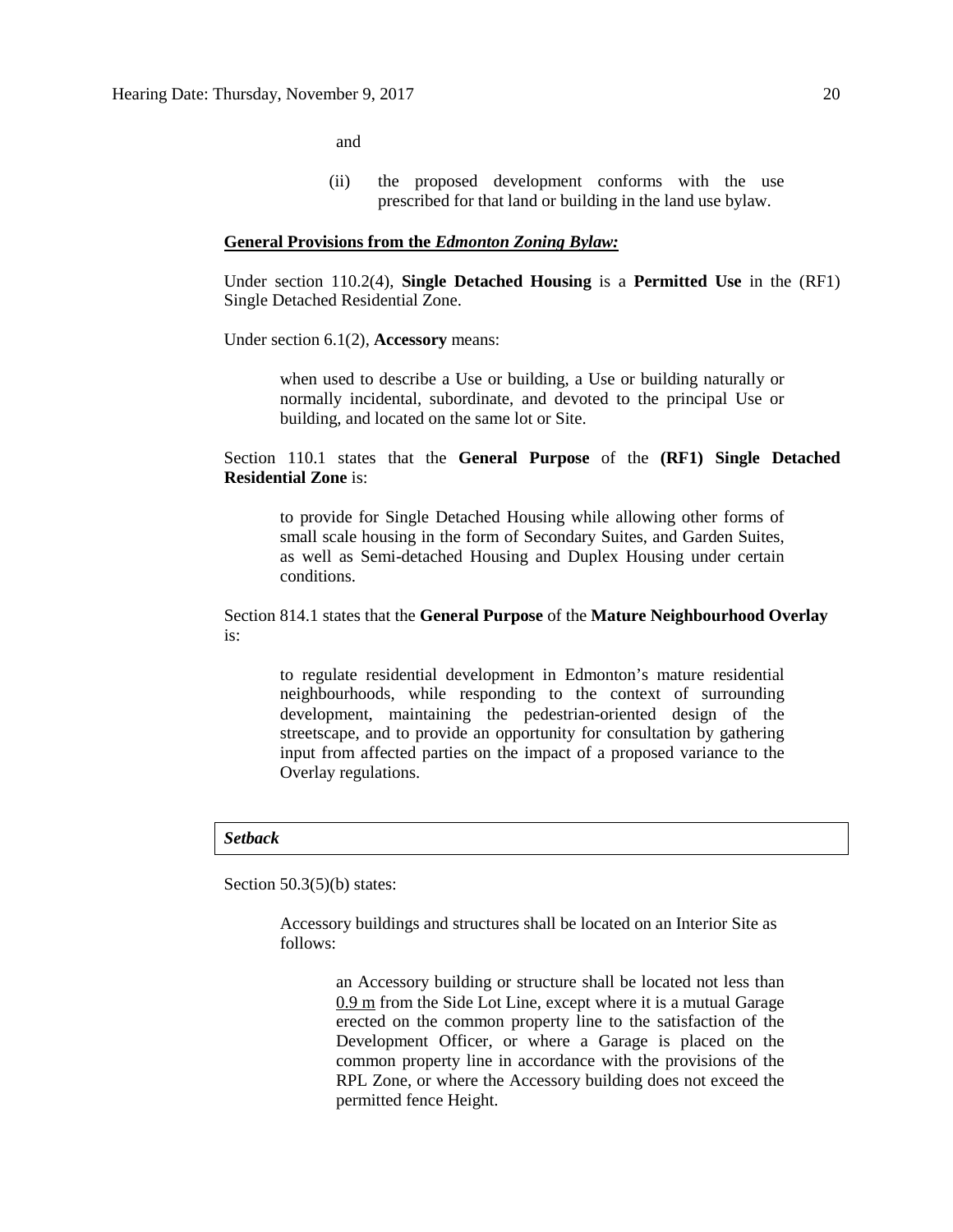Under section 6.1(97), **Setback** means "the distance that a development or a specified portion of it, must be set back from a property line. A Setback is not a Yard, Amenity Space, or Separation Space."

#### **Development Officer's Determination**

**Side Setback - The Setback to the Side Property Line shared with 15035-69 Street is 0.76m, instead of 0.9m (50.3(5)(b))**

### Notice to Applicant/Appellant

Provincial legislation requires that the Subdivision and Development Appeal Board issue its official decision in writing within fifteen days of the conclusion of the hearing. Bylaw No. 11136 requires that a verbal announcement of the Board's decision shall be made at the conclusion of the hearing of an appeal, but the verbal decision is not final nor binding on the Board until the decision has been given in writing in accordance with the *Municipal Government Act*.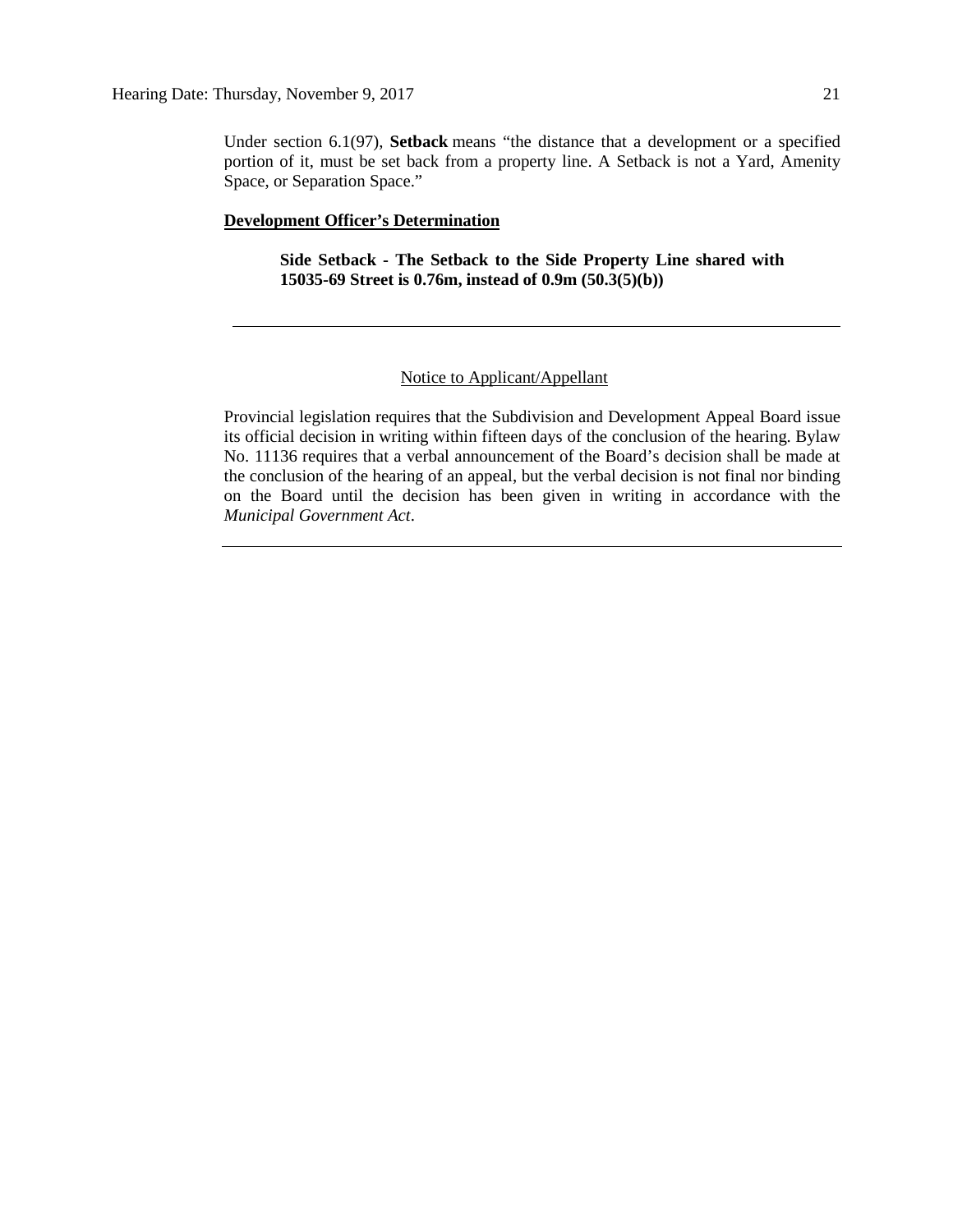| <b>Jmönton</b>                                                                                                                                                                                                                                |                                          |                                                                                                    |                                                        |                                                                                                                                                    | Project Number: 255537408-001<br>Application Date:<br>Printed:                                                           | JUN 29, 2017<br>October 13, 2017 at 3:15 PM |  |
|-----------------------------------------------------------------------------------------------------------------------------------------------------------------------------------------------------------------------------------------------|------------------------------------------|----------------------------------------------------------------------------------------------------|--------------------------------------------------------|----------------------------------------------------------------------------------------------------------------------------------------------------|--------------------------------------------------------------------------------------------------------------------------|---------------------------------------------|--|
| $1$ of $1$<br>Page:<br><b>Application for</b>                                                                                                                                                                                                 |                                          |                                                                                                    |                                                        |                                                                                                                                                    |                                                                                                                          |                                             |  |
| <b>Minor Development Permit</b>                                                                                                                                                                                                               |                                          |                                                                                                    |                                                        |                                                                                                                                                    |                                                                                                                          |                                             |  |
| This document is a Development Permit Decision for the development application described below.                                                                                                                                               |                                          |                                                                                                    |                                                        |                                                                                                                                                    |                                                                                                                          |                                             |  |
| Applicant                                                                                                                                                                                                                                     |                                          | Property Address(es) and Legal Description(s)<br>15031 - 69 STREET NW<br>Plan 6143NY Blk 30 Lot 28 |                                                        |                                                                                                                                                    |                                                                                                                          |                                             |  |
|                                                                                                                                                                                                                                               |                                          |                                                                                                    | Specific Address(es)<br>15031 - 69 STREET NW<br>Suite: |                                                                                                                                                    |                                                                                                                          |                                             |  |
|                                                                                                                                                                                                                                               |                                          |                                                                                                    |                                                        | Entryway: 15031 - 69 STREET NW                                                                                                                     |                                                                                                                          |                                             |  |
|                                                                                                                                                                                                                                               |                                          |                                                                                                    | Building:                                              | 15031 - 69 STREET NW                                                                                                                               |                                                                                                                          |                                             |  |
| <b>Scope of Application</b><br>To construct an accessory building (shed, 3.00m x 3.10m), existing without permits.                                                                                                                            |                                          |                                                                                                    |                                                        |                                                                                                                                                    |                                                                                                                          |                                             |  |
| Permit Details                                                                                                                                                                                                                                |                                          |                                                                                                    |                                                        |                                                                                                                                                    |                                                                                                                          |                                             |  |
| # of Dwelling Units Add/Remove: 0<br>Client File Reference Number;<br>Minor Dev. Application Fee: Accessory Buildings<br>Secondary Suite Included ?: N                                                                                        |                                          |                                                                                                    |                                                        | Class of Permit: Class B<br>Lot Grading Needed?: N<br>New Sewer Service Required: N<br>Stat. Plan Overlay/Annex Area: Mature Neighbourhood Overlay |                                                                                                                          |                                             |  |
| I/We certify that the above noted details are correct.                                                                                                                                                                                        |                                          |                                                                                                    |                                                        |                                                                                                                                                    |                                                                                                                          |                                             |  |
| Applicant signature:                                                                                                                                                                                                                          |                                          |                                                                                                    |                                                        |                                                                                                                                                    |                                                                                                                          |                                             |  |
| <b>Development Application Decision</b><br>Refused                                                                                                                                                                                            |                                          |                                                                                                    |                                                        |                                                                                                                                                    |                                                                                                                          |                                             |  |
| <b>Reason for Refusal</b>                                                                                                                                                                                                                     |                                          |                                                                                                    |                                                        |                                                                                                                                                    | Side Setback - The Setback to the Side Propertly Line shared with 15035-69 Street is 0.76m, instead of 0.9m (50.3(5)(b)) |                                             |  |
| <b>Rights of Appeal</b><br>The Applicant has the right of appeal within 14 days of receiving notice of the Development Application Decision, as outlined in<br>Chapter 24, Section 683 through 689 of the Municipal Government Amendment Act. |                                          |                                                                                                    |                                                        |                                                                                                                                                    |                                                                                                                          |                                             |  |
| Issue Date: Sep 29, 2017                                                                                                                                                                                                                      | Development Authority: LANGILLE, BRANDON |                                                                                                    |                                                        |                                                                                                                                                    | Signature:                                                                                                               |                                             |  |
| Fees                                                                                                                                                                                                                                          |                                          |                                                                                                    |                                                        |                                                                                                                                                    |                                                                                                                          |                                             |  |
|                                                                                                                                                                                                                                               | Fee Amount                               | <b>Amount Paid</b>                                                                                 |                                                        | <b>Receipt</b> #                                                                                                                                   | Date Paid                                                                                                                |                                             |  |
| Dev. Application Fee<br>Existing Without Permit Penalty Fee                                                                                                                                                                                   | \$113.00<br>\$113.00                     | \$113.00<br>\$113.00                                                                               |                                                        | 04337667<br>04337667                                                                                                                               | Aug 01, 2017<br>Aug 01, 2017                                                                                             |                                             |  |
| Total GST Amount:                                                                                                                                                                                                                             | \$0.00                                   |                                                                                                    |                                                        |                                                                                                                                                    |                                                                                                                          |                                             |  |
| Totals for Permit:                                                                                                                                                                                                                            | \$226.00                                 | \$226.00                                                                                           |                                                        |                                                                                                                                                    |                                                                                                                          |                                             |  |
|                                                                                                                                                                                                                                               |                                          |                                                                                                    |                                                        |                                                                                                                                                    |                                                                                                                          |                                             |  |
|                                                                                                                                                                                                                                               |                                          |                                                                                                    |                                                        |                                                                                                                                                    |                                                                                                                          |                                             |  |
|                                                                                                                                                                                                                                               |                                          |                                                                                                    |                                                        |                                                                                                                                                    |                                                                                                                          |                                             |  |
|                                                                                                                                                                                                                                               |                                          | THIS IS NOT A PERMIT                                                                               |                                                        |                                                                                                                                                    |                                                                                                                          |                                             |  |
|                                                                                                                                                                                                                                               |                                          |                                                                                                    |                                                        |                                                                                                                                                    |                                                                                                                          |                                             |  |